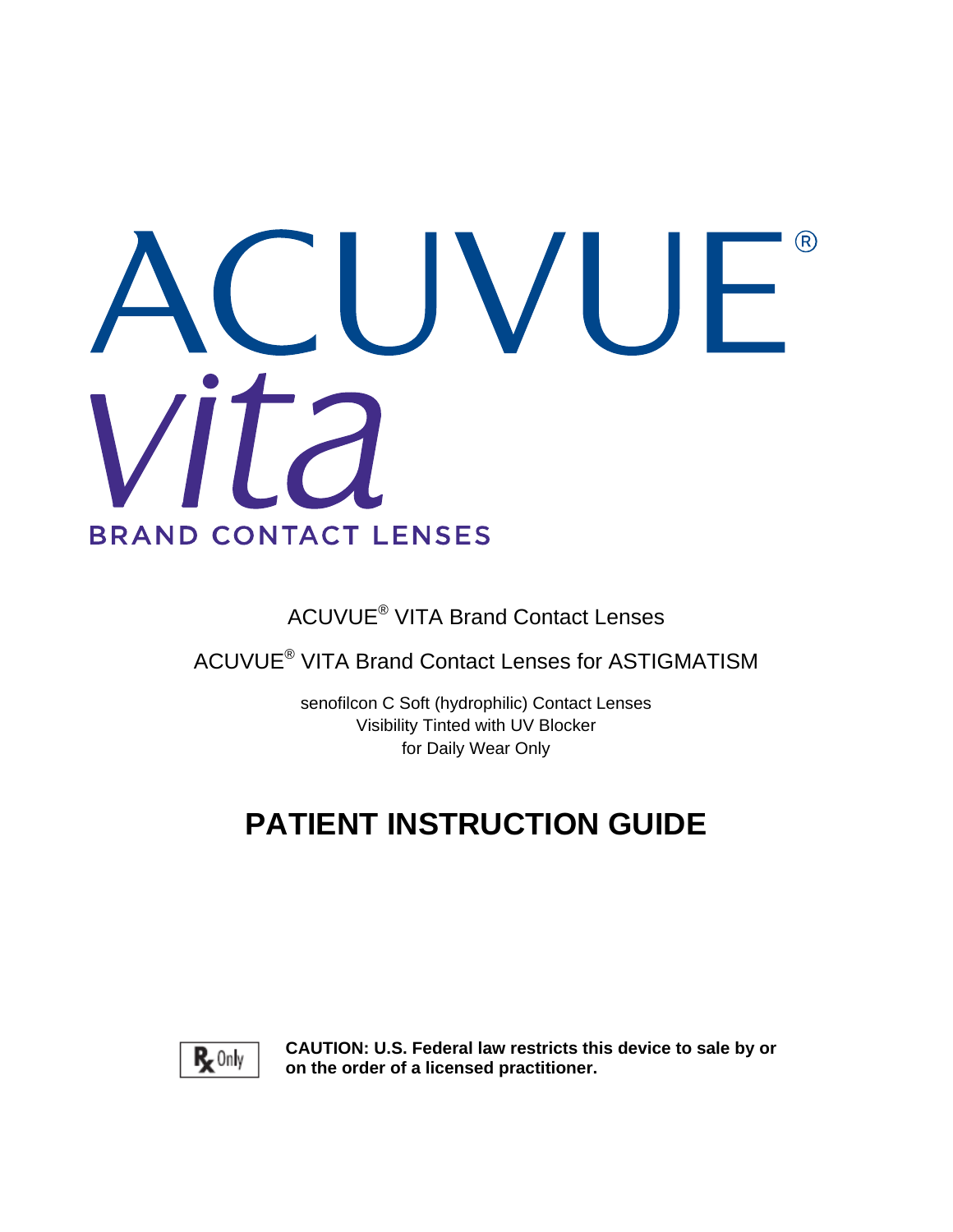# TABLE OF CONTENTS

| ADVERSE REACTIONS (POSSIBLE PROBLEMS WITH LENS WEAR AND WHAT TO DO)11 |
|-----------------------------------------------------------------------|
|                                                                       |
|                                                                       |
|                                                                       |
|                                                                       |
|                                                                       |
|                                                                       |
|                                                                       |
|                                                                       |
|                                                                       |
|                                                                       |
|                                                                       |
|                                                                       |
|                                                                       |
|                                                                       |
|                                                                       |
|                                                                       |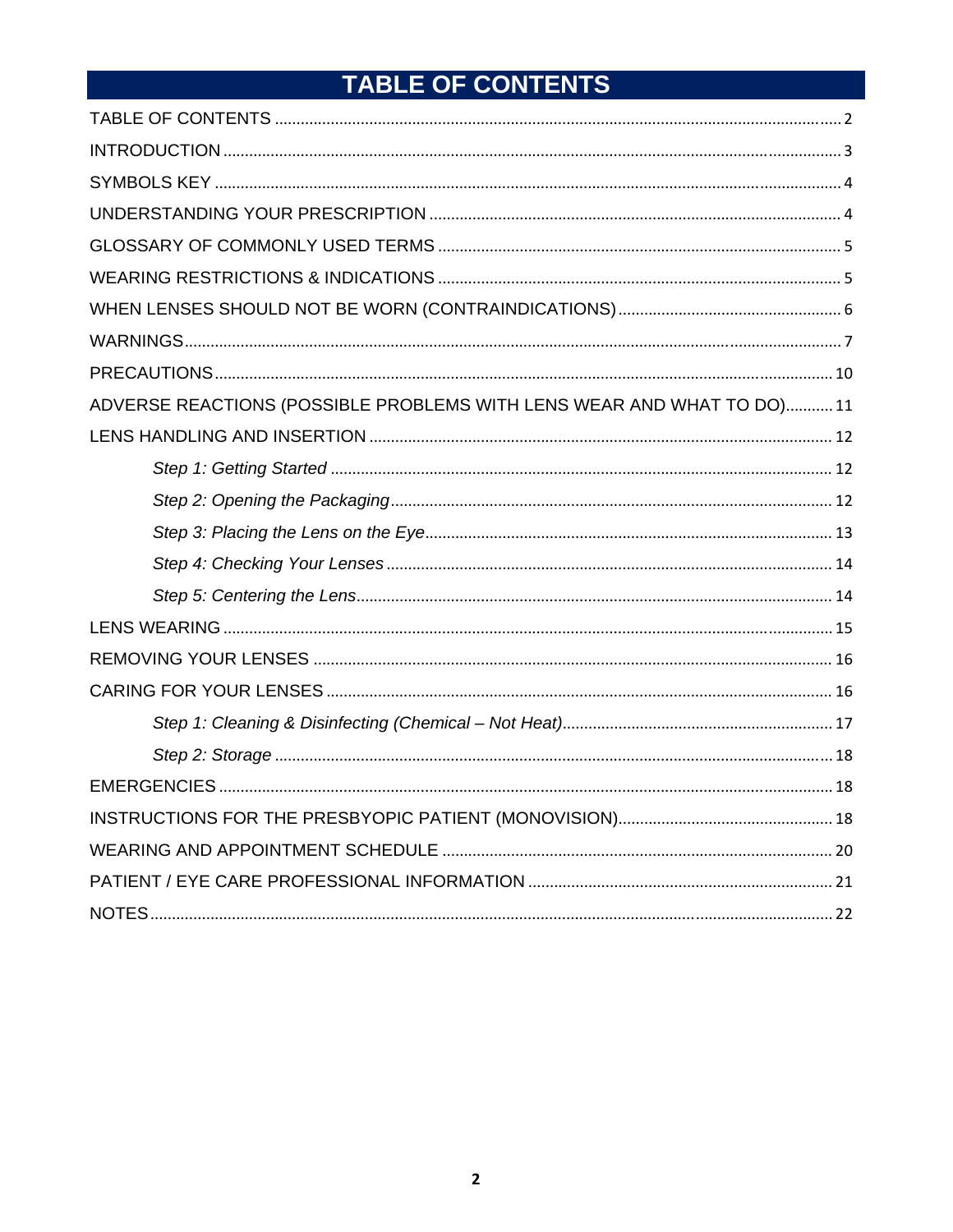## **INTRODUCTION**

## *About This Booklet:*

The information and instructions contained in this booklet apply to the following brands:

- ACUVUE<sup>®</sup> VITA Brand Contact Lenses
- ACUVUE<sup>®</sup> VITA Brand Contact Lenses for ASTIGMATISM

For your eye health, it is important that your contact lenses be worn only as prescribed by your Eye Care Professional. Your Eye Care Professional should be kept fully aware of your medical history and will develop a total program of care based on your specific needs. He or she will review with you all instructions for lens handling and care, including how to safely and easily open the packaging. You will also be taught how to properly apply and remove lenses. This booklet will reinforce those instructions.

#### **If you have any questions, always ask your Eye Care Professional.**

A "Glossary of Commonly Used Terms" is included for your reference. This contains definitions of medical and technical terminology used in this booklet. In addition, a "Symbols Key" provides an explanation of symbols that may appear on the lens packaging.

Special sections are included in the back of this booklet to record your specific prescribed wearing information as well as to record the contact information for your Eye Care Professional.

## *About Your Lenses and Contact Lens Wear:*

Your contact lenses are made from a water loving (hydrophilic) material that has the ability to absorb water, making the lenses soft and flexible. The lenses are tinted to improve visibility for handling and also contain an ultraviolet (UV) radiation absorbing ingredient to block UV radiation.

These lenses are intended for the correction of nearsightedness (myopia) and farsightedness (hyperopia). They are also available for people who may have other conditions, such as astigmatism.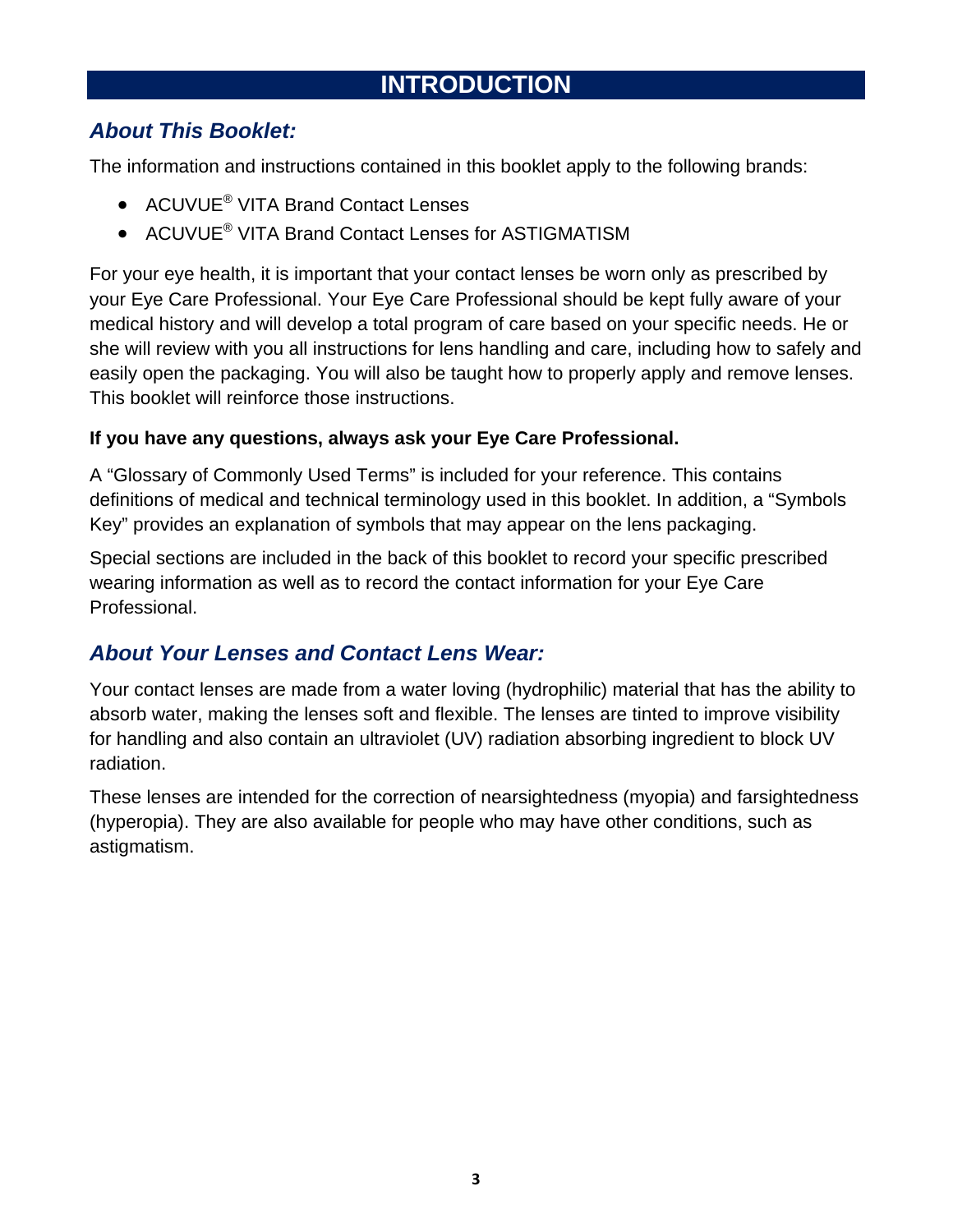## **SYMBOLS KEY**

The following symbols may appear on the label or packaging:

| <b>Symbol</b>                                | <b>Definition</b>                          |  |  |
|----------------------------------------------|--------------------------------------------|--|--|
| ı                                            | <b>Consult Instructions for Use</b>        |  |  |
|                                              | Manufactured by or in                      |  |  |
| мN                                           | Date of Manufacture                        |  |  |
|                                              | Use By Date (expiration date)              |  |  |
| $\vert$ ( )                                  | <b>Batch Code</b>                          |  |  |
| STERILE                                      | Sterile Using Steam or Dry Heat            |  |  |
| 1-Month<br>1-Month Replacement               |                                            |  |  |
| <b>Lens Orientation Correct</b>              |                                            |  |  |
| Lens Orientation Incorrect (Lens Inside Out) |                                            |  |  |
| $\operatorname*{CE}_{0086}$                  | <b>Quality System Certification Symbol</b> |  |  |
|                                              | Fee Paid for Waste Management              |  |  |

Visit www.acuvue.com/guides for additional information about symbols.

## **UNDERSTANDING YOUR PRESCRIPTION**

The following abbreviations may appear on the packaging:

| <b>Abbreviation</b> | <b>Definition</b>       | <b>ACUVUE® VITA</b><br><b>Brand Contact Lenses</b> | <b>ACUVUE<sup>®</sup> VITA</b><br><b>Brand Contact Lenses</b><br>for ASTIGMATISM |
|---------------------|-------------------------|----------------------------------------------------|----------------------------------------------------------------------------------|
| <b>DIA</b>          | <b>Diameter</b>         | x                                                  | X                                                                                |
| <b>BC</b>           | <b>Base Curve</b>       | х                                                  |                                                                                  |
| D                   | Diopter<br>(lens power) | Χ                                                  | X                                                                                |
| <b>CYL</b>          | Cylinder                |                                                    | X                                                                                |
| <b>AXIS</b>         | Axis                    |                                                    |                                                                                  |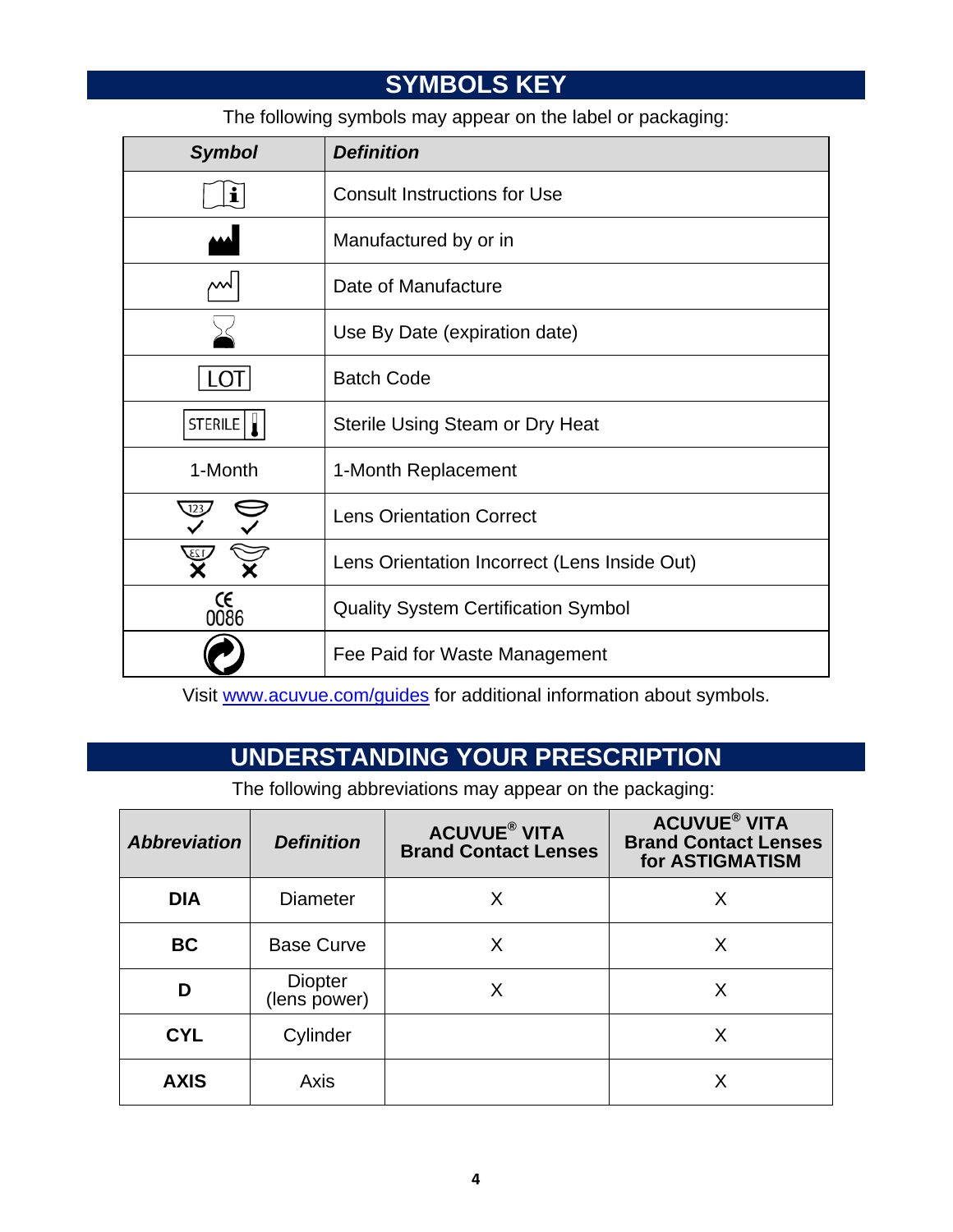## **GLOSSARY OF COMMONLY USED TERMS**

| Term                                  | <b>Definition</b>                                                                                                                                                          |
|---------------------------------------|----------------------------------------------------------------------------------------------------------------------------------------------------------------------------|
| Astigmatism                           | A condition where the cornea is not equally curved in all<br>parts of its surface. It is somewhat oval in shape, causing<br>the visual image to be out of focus (blurred). |
| <b>Conjunctivitis</b>                 | Inflammation of the conjunctiva                                                                                                                                            |
| Clear front part of the eye<br>Cornea |                                                                                                                                                                            |
| <b>Corneal Ulcer</b>                  | A sore or lesion on the cornea                                                                                                                                             |
| <b>Inflammation</b>                   | Swelling, redness, and pain                                                                                                                                                |

## **WEARING RESTRICTIONS & INDICATIONS**

ACUVUE® VITA Brand Contact Lenses are indicated for daily wear for the correction of vision in people with non-diseased eyes who are nearsighted (myopic) or farsighted (hyperopic) and may have 1.00D or less of astigmatism.

ACUVUE® VITA Brand Contact Lenses for ASTIGMATISM are indicated for daily wear for the correction of vision in people with non-diseased eyes who are nearsighted (myopic) or farsighted (hyperopic) and may have 0.50D to 3.00D of astigmatism.

DO NOT WEAR YOUR LENSES WHILE SLEEPING.

These lenses contain a UV Blocker to help protect against transmission of harmful UV radiation to the cornea and into the eye.

**WARNING: UV ABSORBING CONTACT LENSES are not substitutes for protective UV absorbing eyewear such as UV absorbing goggles or sunglasses because they do not completely cover the eye and surrounding area. You should continue to use UV absorbing eyewear as directed.**

**NOTE: Long-term exposure to UV radiation is one of the risk factors associated with cataracts. Exposure is based on a number of factors such as environmental conditions (altitude, geography, cloud cover) and personal factors (extent and nature of outdoor activities). UV blocking contact lenses help provide protection against harmful UV radiation. However, clinical studies have not been done to demonstrate that wearing UV blocking contact lenses reduces the risk of developing cataracts or other eye disorders. Consult your Eye Care Professional for more information.**

Your Eye Care Professional will determine your wearing schedule (how long you should wear your lenses each day) and your replacement schedule (when you should discard your lenses and use new ones). When prescribed for frequent/planned replacement wear, you may clean and disinfect the lenses using a chemical disinfection system only. Your lenses are intended for daily wear for monthly replacement.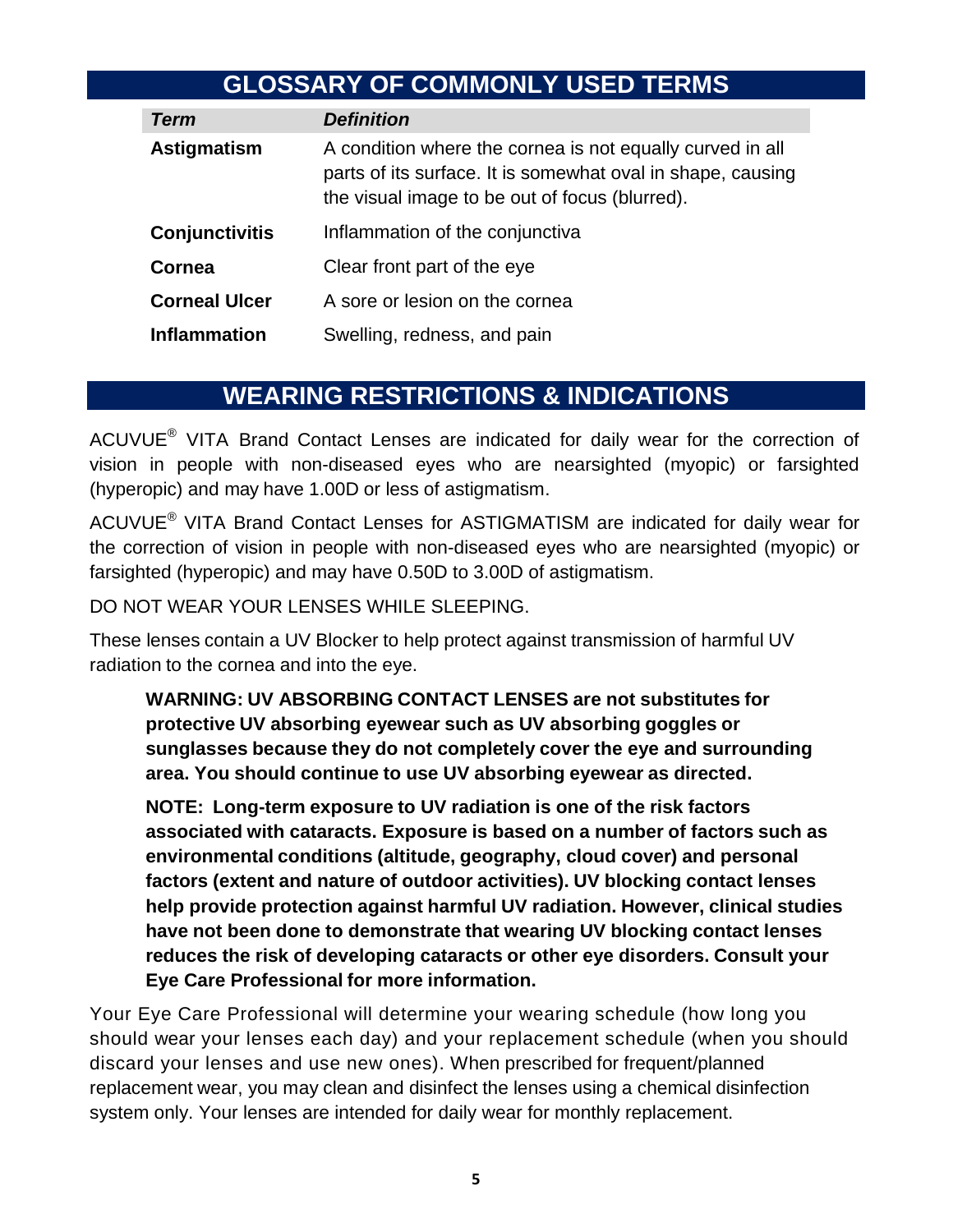## **WHEN LENSES SHOULD NOT BE WORN (CONTRAINDICATIONS)**

#### **DO NOT USE** these lenses when you have any of the following conditions:

- Inflammation or infection in or around the eye or eyelids
- Any eye disease, injury, or abnormality that affects the cornea, conjunctiva, or eyelids
- Any previously diagnosed condition that makes contact lens wear uncomfortable
- Severe dry eye
- Reduced corneal sensitivity
- Any systemic disease that may affect the eye or be made worse by wearing contact lenses
- Allergic reactions on the surface of the eye or surrounding tissues that may be induced or made worse by wearing contact lenses or use of contact lens solutions
- Irritation of the eye caused by allergic reactions to ingredients in contact lens solutions (e.g., cleaning and disinfecting solutions, rewetting drops, etc.). These solutions may contain chemicals or preservatives (such as mercury, Thimerosal, etc.) to which some people may develop an allergic response.
- Any active eye infection
- If eyes become red or irritated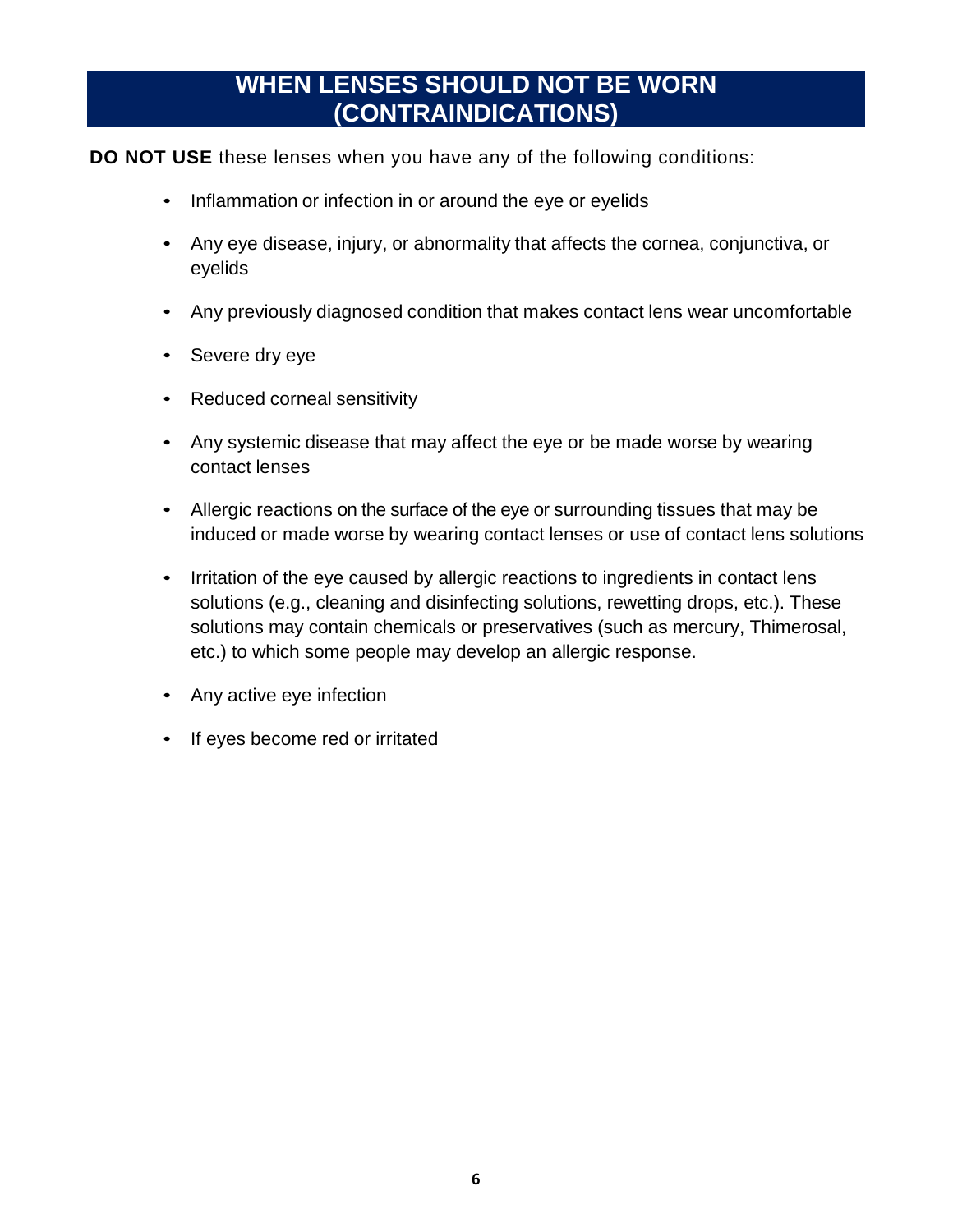## **WARNINGS**

#### *What You Should Know About Contact Lens Wear:*

**EYE PROBLEMS, INCLUDING CORNEAL ULCERS, CAN DEVELOP RAPIDLY AND LEAD TO LOSS OF VISION. IF YOU EXPERIENCE:** 

- **Eye Discomfort,**
- **Excessive Tearing,**
- **Vision Changes,**
- **Loss of Vision,**
- **Eye Redness, or**
- **Other Eye Problems,**

#### **YOU SHOULD IMMEDIATELY REMOVE THE LENSES, AND PROMPTLY CONTACT YOUR EYE CARE PROFESSIONAL.**

- When prescribed by your Eye Care Professional for daily wear (i.e., your Eye Care Professional instructs you to remove your lenses at the end of each day), you should not wear your lenses while sleeping (outside the intended indication). Clinical studies have shown that the risk of serious eye problems is increased when lenses are worn overnight.<sup>1</sup>
- Studies have shown that contact lens wearers who smoke have a higher rate of eye problems than nonsmokers.
- Problems with contact lenses or lens care products could result in serious injury to the eye.
- Proper use and care of your contact lenses and lens care products, including lens cases, are essential for the safe use of these products.
- The overall risk of serious eye problems may be reduced by carefully following directions for lens care, including cleaning the lens case.

<sup>1</sup>New England Journal of Medicine, September 21, 1989; 321 (12), pp. 773-783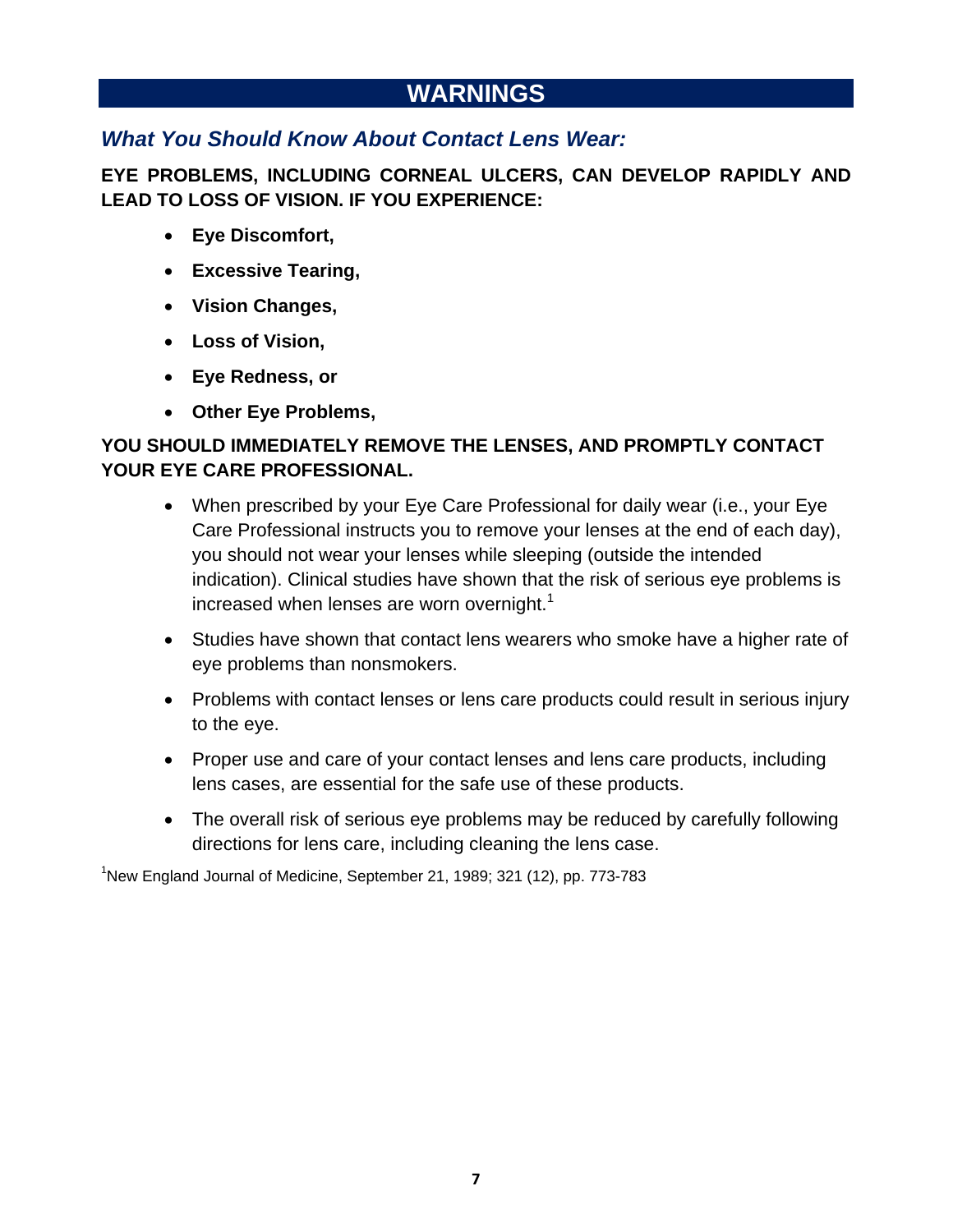#### *Specific Instructions for Use and Warnings:*

**Water Activity** 

#### *Instruction for Use*

Do not expose your contact lenses to water while you are wearing them.

#### **WARNING:**

Water can harbor microorganisms that can lead to severe infection, vision loss, or blindness. If your lenses have been submersed in water when participating in water sports or swimming in pools, hot tubs, lakes, or oceans, you should discard them and replace them with a new pair. Ask your Eye Care Professional for recommendations about wearing your lenses during any activity involving water.

#### **Soaking and Storing Your Lenses**

#### *Instruction for Use*

 Use only fresh multi-purpose (contact lens disinfecting) solution each time you soak (store) your lenses.

#### **WARNING:**

Do not reuse or "top off" old solution left in your lens case since solution reuse reduces effective lens disinfection and could lead to severe infection, vision loss, or blindness.

"Topping-Off" is the addition of fresh solution to solution that has been sitting in your case.

#### **Discard Date on Multi-Purpose Solution Bottle**

#### *Instructions for Use*

- Discard any remaining solution after the recommended time period indicated on the bottle of multi-purpose solution used for disinfecting and soaking your contact lenses.
- The discard date refers to the time you can safely use the contact lens care product after the bottle has been opened. It is not the same as the expiration date, which is the last date that the product is still effective before it is opened.

#### **WARNING:**

Using your multi-purpose solution beyond the discard date could result in contamination of the solution and can lead to severe infection, vision loss, or blindness.

- To avoid contamination, DO NOT touch tip of container to any surface. Replace cap after using.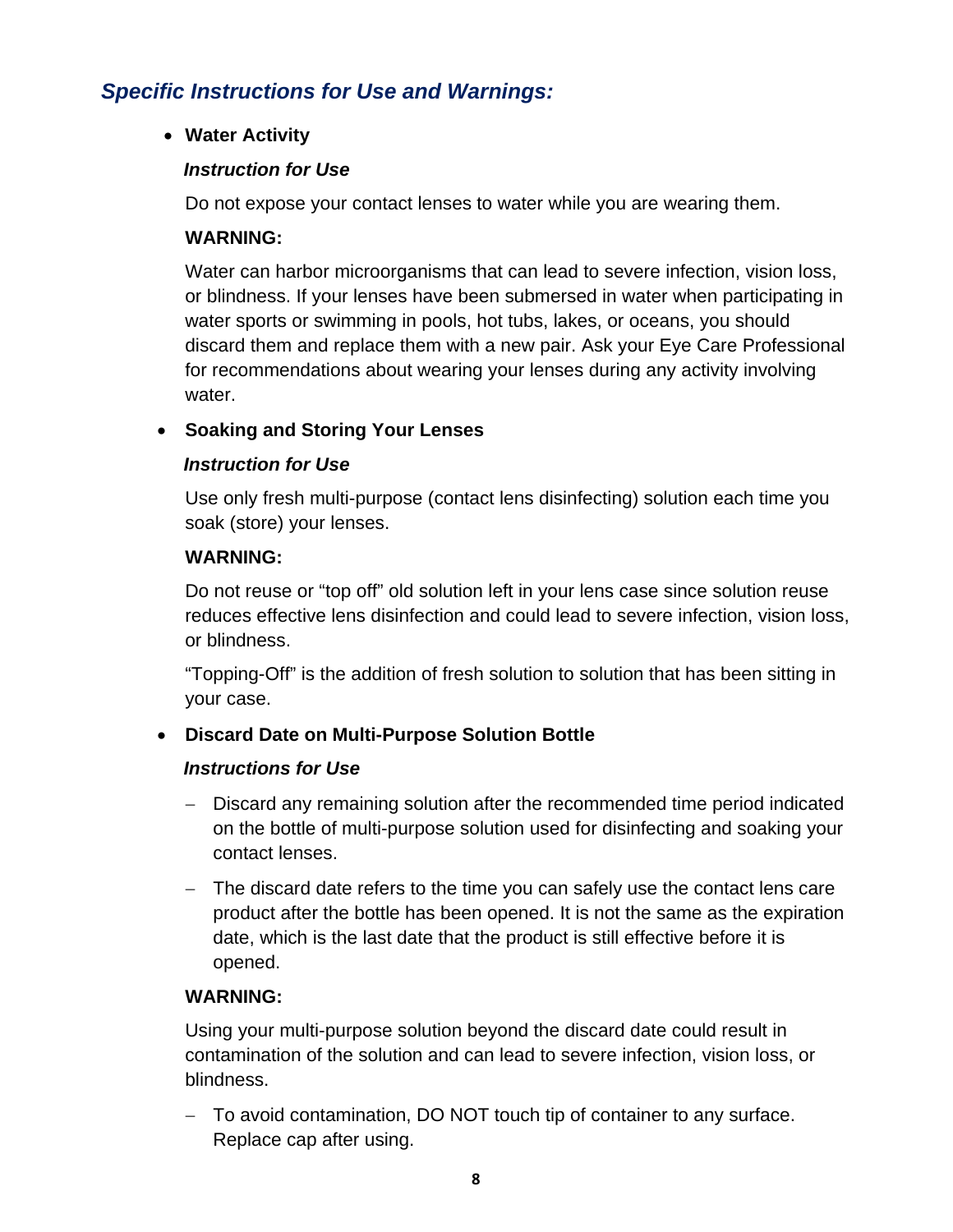To avoid contaminating your solution, DO NOT transfer to other bottles or containers.

#### **Rub and Rinse Time**

#### *Instruction for Use*

To adequately disinfect the lenses, rub and rinse the lenses according to the recommended lens rubbing and rinsing times in the labeling of the multi-purpose solution.

#### **WARNING:**

- Rub and rinse lenses for the recommended amount of time to help prevent serious eye infections.
- Never use water, saline solution, or rewetting drops to disinfect the lenses. These solutions will not disinfect the lenses. Not using the recommended disinfectant can lead to severe infection, vision loss, or blindness.

#### **Lens Case Care**

#### *Instructions for Use*

- Empty and clean contact lens cases with digital rubbing using fresh, sterile disinfecting solutions/contact lens cleaner. Never use water. Cleaning should be followed by rinsing with fresh, sterile disinfecting solutions (never use water), and wiping the lens cases with fresh, clean tissue is recommended. Never air-dry or recap the lens case lids after use without any additional cleaning methods. If air drying, be sure that no residual solution remains in the case before allowing it to air-dry.
- Replace your lens case according to the directions given to you by your Eye Care Professional or the labeling that came with your case.
- Contact lens cases can be a source of bacterial growth.

#### **WARNING:**

Do not store your lenses or rinse your lens case with water or any non-sterile solution. Only use fresh multi-purpose solution so you do not contaminate your lenses or lens case. Use of non-sterile solution can lead to severe infection, vision loss, or blindness.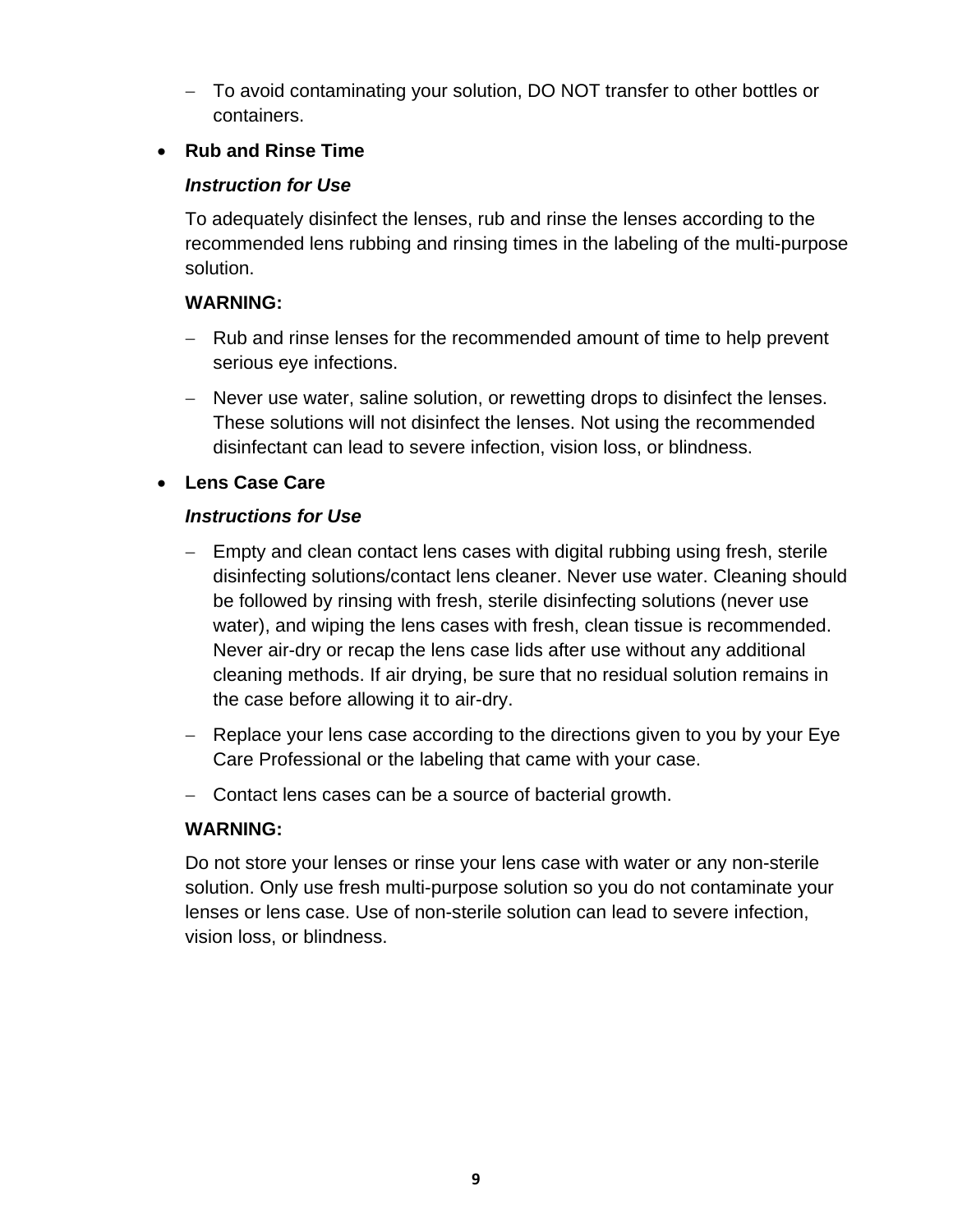## **PRECAUTIONS**

**For your eye health,** it is important to carefully follow the handling, insertion, removal, and wearing instructions in this booklet, as well as those prescribed by your Eye Care Professional (**see "Lens Handling and Insertion," "Lens Wearing," and "Caring for your Lenses" sections**).

#### *General Precautions:*

- If you wear your contact lenses to correct presbyopia using monovision you **may not** be able to get the best corrected visual acuity for either far or near vision. Visual needs are different for different people, so your Eye Care Professional should work with you when selecting the most appropriate type of lens for you.
- **Always** contact your Eye Care Professional before using any medicine in your eyes.
- **Be aware** that certain medications, such as antihistamines, decongestants, diuretics, muscle relaxants, tranquilizers, and those for motion sickness may cause dryness of the eye, increased lens awareness (feeling of the lens in the eye), or blurred vision. Always inform your Eye Care Professional if you experience any problems with your lenses while taking such medications.
- **Be aware** that if you use oral contraceptives (birth control pills), you could develop changes in vision or comfort when wearing contact lenses.
- As with any contact lens, follow-up visits are necessary to assure the continuing health of your eyes. Ask your Eye Care Professional about the recommended follow-up schedule.

#### *Who Should Know that You are Wearing Contact Lenses:*

- **Inform** all of your doctors (Health Care Professionals) about being a contact lens wearer.
- **Always** inform your employer of being a contact lens wearer. Some jobs may require use of eye protection equipment or may require that you not wear contact lenses.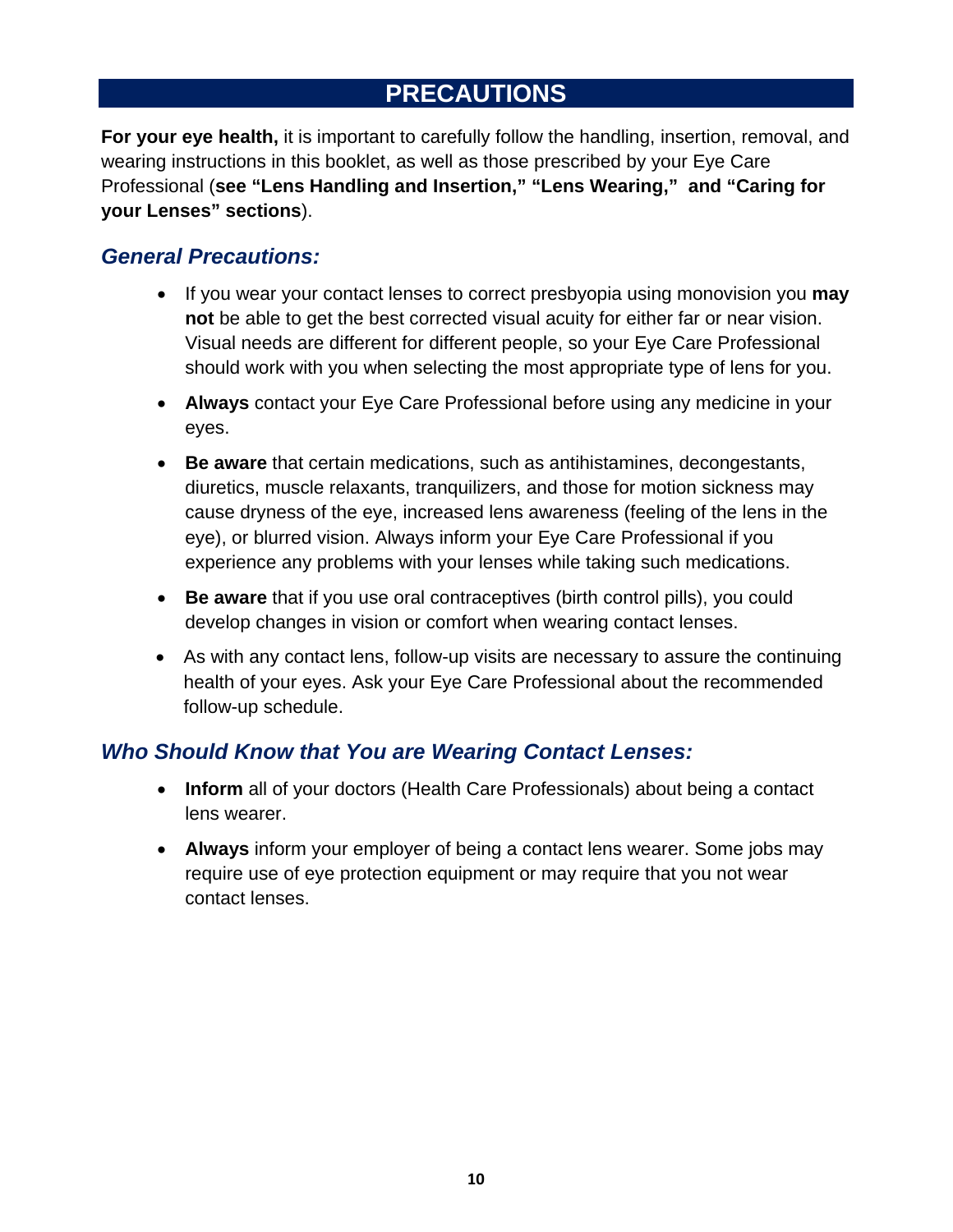## **ADVERSE REACTIONS (POSSIBLE PROBLEMS WITH LENS WEAR AND WHAT TO DO)**

#### *Possible Problems*

**Be aware that problems can occur while wearing contact lenses and may be associated with the following symptoms:** 

- Burning, stinging, itchy, and/or dry eyes
- Reduced lens comfort
- Feeling of something in your eye (foreign body, scratched area)
- Swelling or inflammation in or around the eyes
- Eye redness
- Eyelid problems
- Watery eyes and/or unusual eye secretions
- Poor vision
- Blurred vision
- Rainbows or halos around objects
- Sensitivity to light (photophobia)

When any of the above symptoms occur, a serious eye condition may be present. You should **immediately be seen by your Eye Care Professional**, so that the problem can be identified and treated, if necessary, in order to avoid serious eye damage.

## *Recognizing Problems and What To Do*

You should conduct a simple 3-part self-examination at least once a day. Ask yourself:

- How do the lenses feel on my eyes?
- How do my eyes look?
- Have I noticed a change in my vision?

If you notice any problems, you should IMMEDIATELY REMOVE YOUR LENS. If the problem or discomfort stops and the lens appears undamaged, clean and rinse the lens with a recommended soft contact lens care solution, and reinsert the lens. If after reinserting the lens, the problem continues, discard the lens and place a new fresh lens on the eye.

If after inserting the new lens, the problem continues, IMMEDIATELY REMOVE THE LENS AND CONTACT YOUR EYE CARE PROFESSIONAL.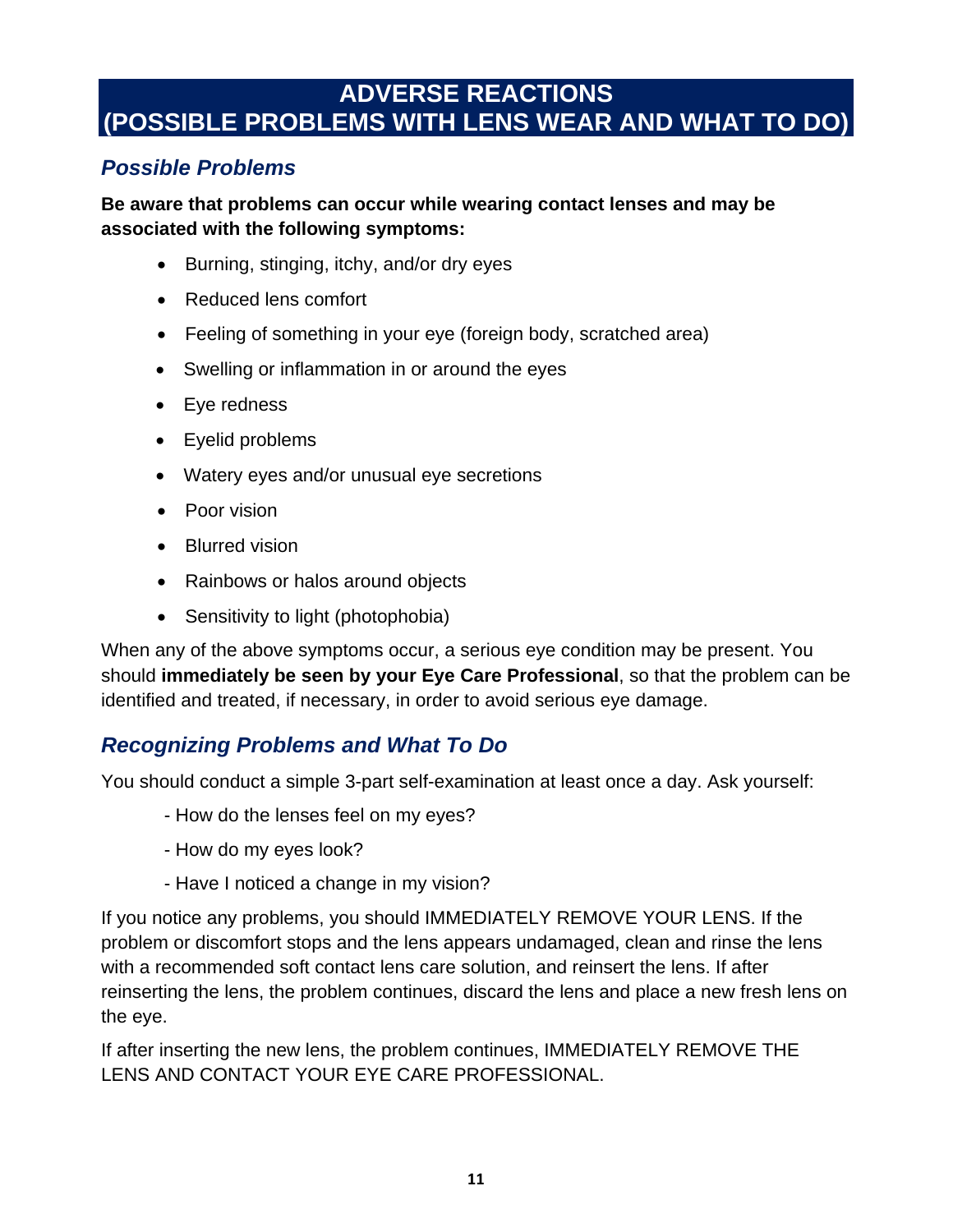## **LENS HANDLING AND INSERTION**

**For your eye health,** it is important to carefully follow the handling, insertion, removal, and wearing instructions in this booklet, as well as those prescribed by your Eye Care Professional. If you will not or cannot always follow the recommended care procedures, you should not attempt to wear contact lenses.

*When you first get your lenses, be sure that you are able to put the lenses on and remove them (or have someone else available who can remove the lenses for you) before leaving your Eye Care Professional's office.* 

#### *Step 1: Getting Started*

It is essential that you learn and use good hygiene in the care and handling of your new lenses.

Cleanliness is the first and most important aspect of proper contact lens care. In particular, your hands should be clean, dry, and free of any soaps, lotions, or creams before you handle your lenses.

Before you start:

 Always wash your hands thoroughly with a mild soap, rinse completely, and dry with a lint-free towel before touching your lenses.

#### *DO NOT touch your contact lenses with your fingers or hands if they are not completely clean, because tiny lens scratches may occur, causing unclear vision and/or injury to your eye.*

 You should avoid the use of soaps containing cold cream, lotion, or cosmetics before handling your lenses. These substances may come into contact with the lenses and interfere with successful wearing.

*DO NOT get cosmetics, lotions, soaps, creams, deodorants, or sprays in your eyes or on your lenses. It is best to put on your lenses before putting on makeup.* 

#### *Step 2: Opening the Packaging*

#### **Multi-Pack**

Each multi-pack contains individually packaged lenses. Each lens comes in its own lens package designed specifically to keep it sterile while sealed.

#### **Lens Package**

#### *DO NOT use if the sterile blister package is opened or damaged.*

To open an individual lens package, follow these simple steps:

- 1. Shake the lens package and check to see that the lens is floating in the solution.
- 2. Peel back the foil closure to reveal the lens.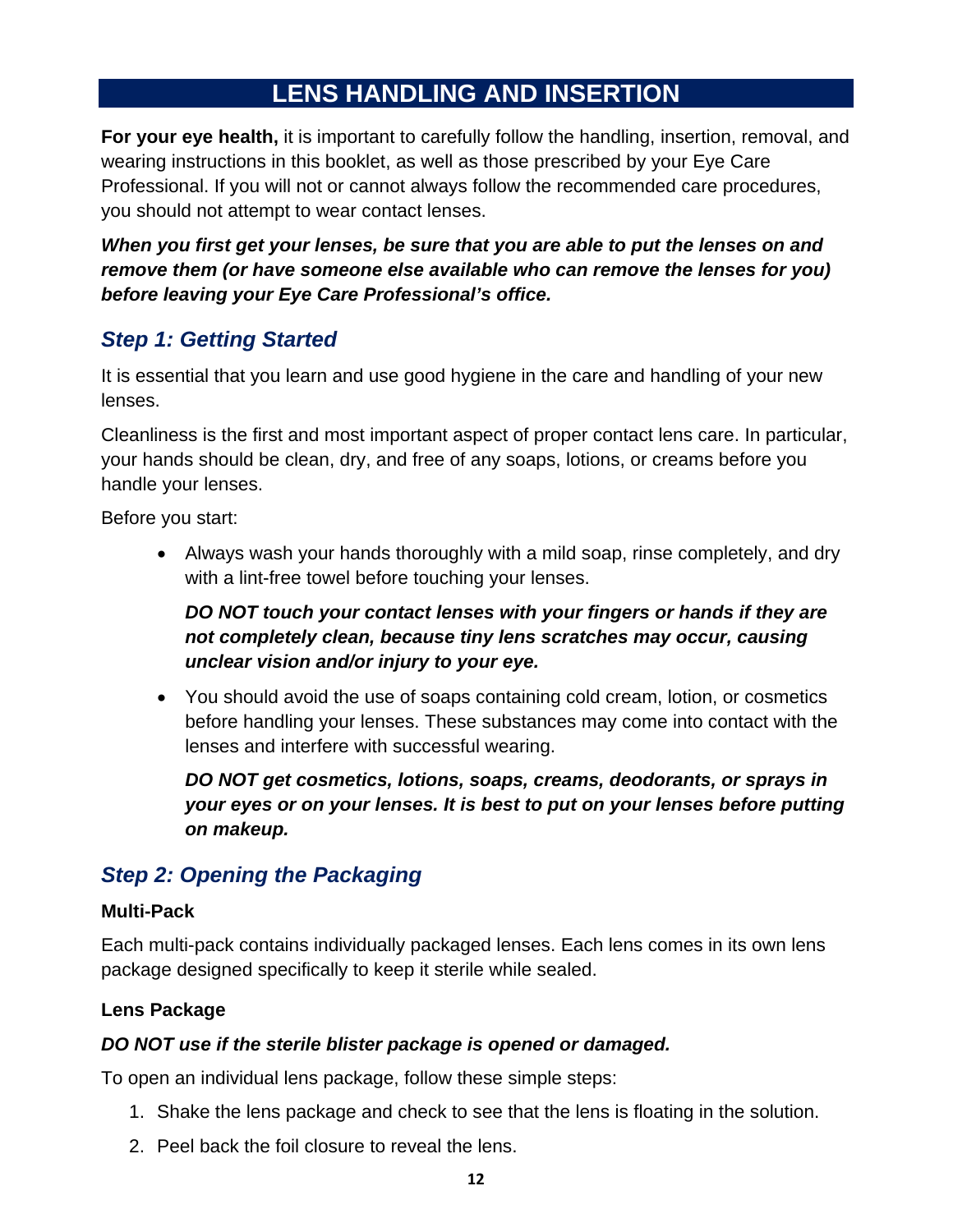3. Place a finger on the lens and slide the lens up the side of the bowl of the lens package until it is free of the container.

#### *NEVER use tweezers or other tools to remove your lenses from the lens container.*

Occasionally, a lens may stick to the inside surface of the foil when opened, or to the plastic package itself. This will not affect the sterility of the lens. It is still perfectly safe to use. Carefully remove and inspect the lens following the handling instructions.

#### **Lens Handling Tips**

• Handle your lenses with your fingertips, and be careful to avoid contact with fingernails. It is helpful to keep your fingernails short and smooth.

#### *DO NOT touch the lens with your fingernails.*

- Develop the habit of always working with the same lens first to avoid mix-ups.
- After you have removed the lens from the packaging, examine it to be sure that it is a single, moist, clean lens that is free of any nicks or tears. If the lens appears damaged, DO NOT use it. Use the next lens in the multi-pack.
- *ALWAYS handle lenses carefully and avoid dropping them.*

## *Step 3: Placing the Lens on the Eye*

#### **Remember, always start with the same eye.**

Once you have opened the lens case or lens package, removed, and examined the lens, follow these steps to insert the lens into your eye:

- 1. BE SURE THE LENS IS NOT INSIDE-OUT by following one of the following procedures:
	- Place the lens on the tip of your index finger and check its profile. The lens should assume a natural, curved, bowl-like shape. If the lens edges tend to point outward, the lens is inside out.
	- Gently squeeze the lens between the thumb and forefinger. The edges should turn inward. If the lens is inside out, the edges will turn slightly outward.
	- Place the lens on the tip of your index finger and, looking up at the lens, locate the numbers 1-2-3. 1-2-3 indicates correct orientation while a reverse of 1-2-3 indicates the lens is inside out. If the lens is inside out (reverse 1-2-3), invert the lens and locate the numbers again to confirm correct lens orientation. Note that the 1-2-3 marking is not present on the ACUVUE<sup>®</sup> VITA for ASTIGMATISM lens.
- 2. With the lens on your index finger, use your other hand to hold your upper eyelid so you won't blink.
- 3. Pull down your lower eyelid with the other fingers of your "inserting" hand.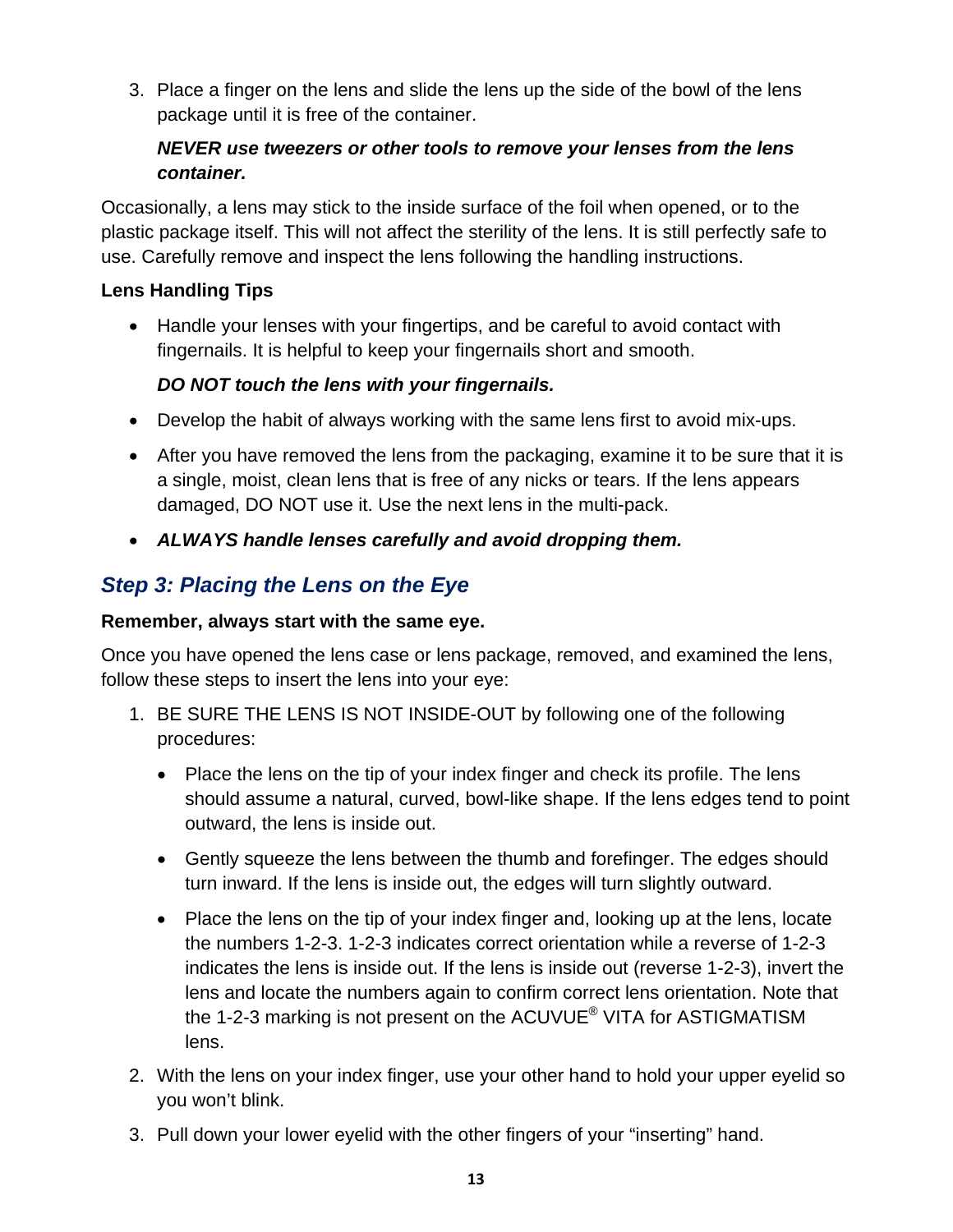- 4. Look up at the ceiling and gently place the lens on the lower part of your eye.
- 5. Slowly release your eyelid and close your eye for a moment.
- 6. Blink several times to center the lens.
- 7. Use the same technique when inserting the lens for your other eye.

There are other methods of lens placement. If the above method is difficult for you, ask your Eye Care Professional for an alternate method.

#### *Step 4: Checking Your Lenses*

After you have successfully inserted your lenses, you should ask yourself:

- Do I see well?
- How do the lenses feel on my eyes?
- How do my eyes look?

If after placement of the lens, your vision is blurred, check for the following:

- The lens is not centered on the eye (see "*Step 5: Centering the Lens,"* next in this booklet).
- If the lens is centered, remove the lens (see "Removing Your Lenses") and check for the following:
	- Cosmetics or oils on the lens. Clean and rinse with a recommended soft contact lens care solution, and if the cosmetic or oil has been removed, reinsert the lens. If your vision is still blurred, dispose of the lens and insert a new fresh lens.
	- $-$  The lens is on the wrong eye.
	- The lens is inside out (it would also not be as comfortable as normal). See *"Step 3: Placing the Lens on the Eye."*

If you find that your vision is still blurred after checking the above possibilities, remove both lenses and consult your Eye Care Professional.

**Note:** If a lens is noticeably uncomfortable upon insertion or becomes less comfortable than when it was first inserted, remove the lens immediately and contact your Eye Care Professional. If your examination of your eyes and the lenses shows any other problems, IMMEDIATELY REMOVE YOUR LENSES AND CONTACT YOUR EYE CARE PROFESSIONAL.

## *Step 5: Centering the Lens*

A lens, which is on the cornea (center of your eye), will very rarely move onto the white part of the eye during wear. This, however, can occur if insertion and removal procedures are not performed properly. To center a lens, follow either of these procedures: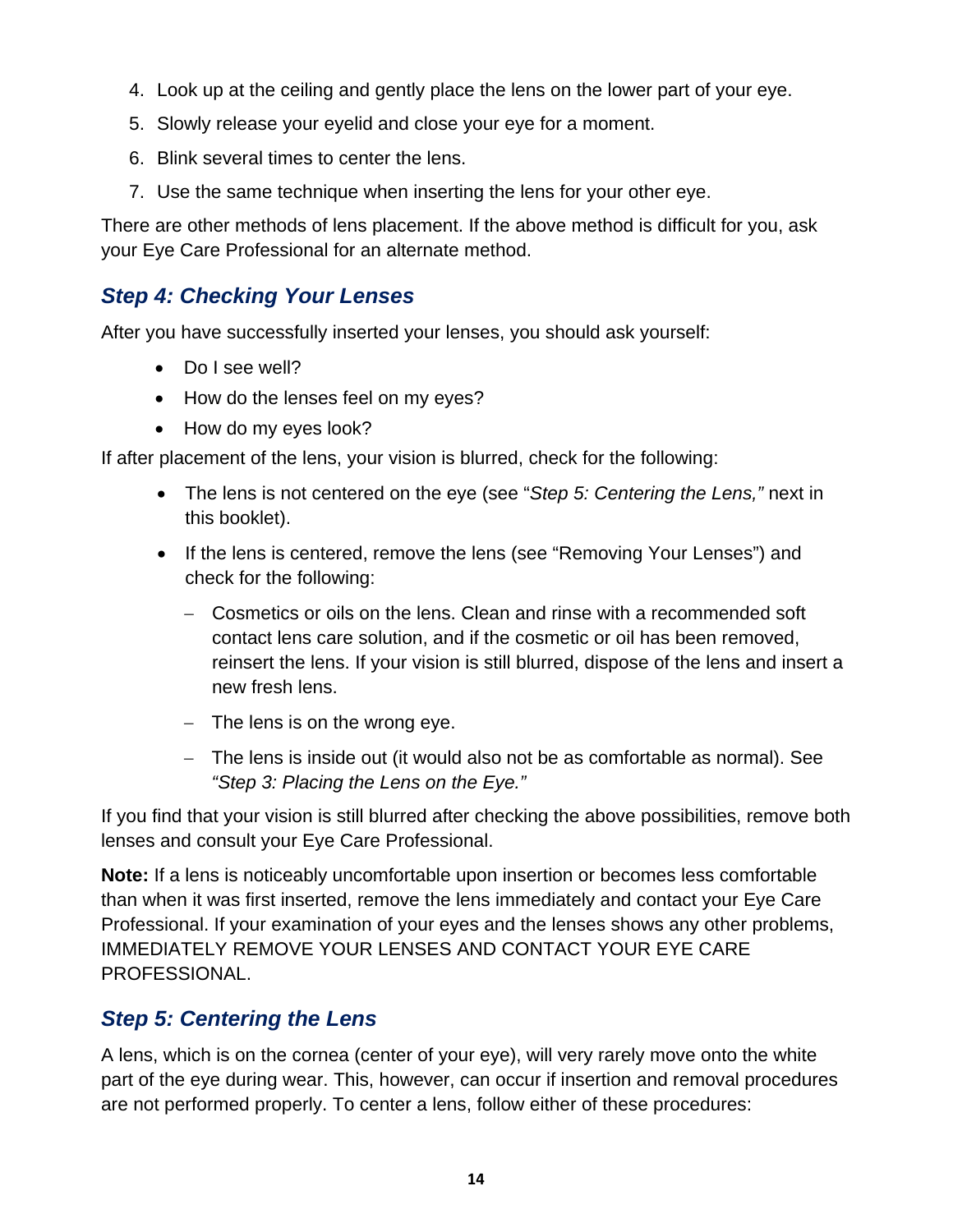Close your eyelids and gently massage the lens into place through the closed lids.

**OR** 

 Gently move the off-centered lens onto the cornea (center of your eye) while the eye is opened using finger pressure on the edge of the upper lid or lower lid.

## **LENS WEARING**

#### **While wearing your lenses, remember the following important precautions:**

#### *Hazardous Conditions*

- If you use aerosol (spray) products, such as hairspray, while wearing lenses, keep your eyes closed until the spray has settled.
- **Avoid** all harmful or irritating vapors and fumes while wearing lenses.
- **Never** rinse your lenses in water from the tap. There are two reasons for this:
	- 1. Tap water contains many impurities that can contaminate or damage your lenses and may lead to eye infection or injury.
	- 2. You might lose your lens down the drain.

#### *Water Activity*

Do not expose your contact lenses to water while you are wearing them.

#### *Lubricating/Rewetting Solutions*

- Your Eye Care Professional may recommend a lubricating/rewetting solution for your use. These solutions can be used to wet (lubricate) your lenses while you are wearing them.
- **Do not** use saliva or anything other than the recommended solutions for lubricating or rewetting your lenses. Do not put lenses in your mouth.

#### *Sharing Lenses*

 **Never** allow anyone else to wear your lenses. They have been prescribed to fit your eyes and to correct your vision to the degree necessary. Sharing lenses greatly increases the chance of eye infections.

#### *Adhering to the Prescribed Wearing & Replacement Schedules*

- **Never** wear your lenses beyond the amount of time recommended by your Eye Care Professional.
- **Always throw away** worn lenses as prescribed by your Eye Care Professional.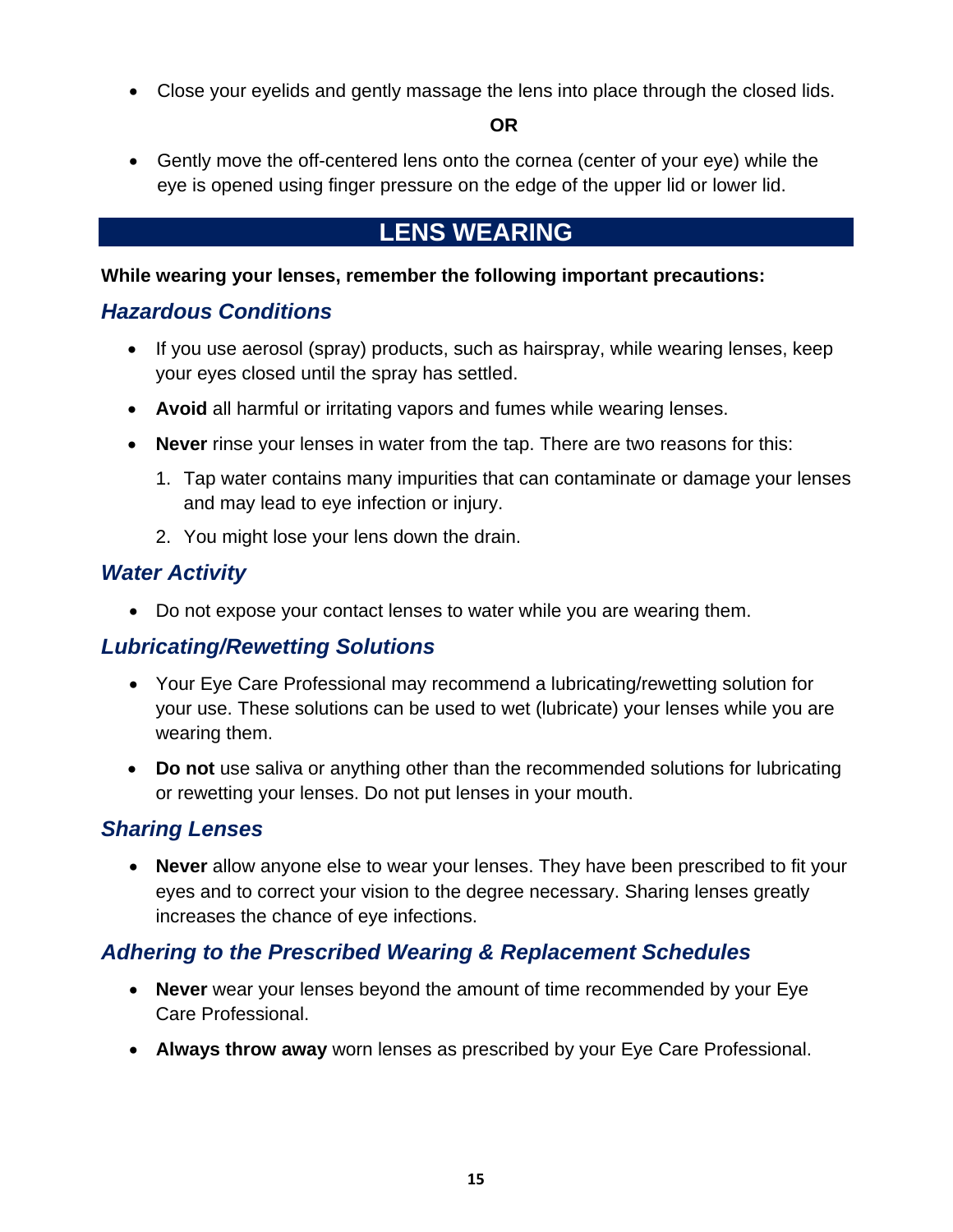## **REMOVING YOUR LENSES**

**CAUTION:** Always be sure the lens is on the cornea (center of your eye) before attempting to remove it. Determine this by covering the other eye. If vision is blurred, the lens is either on the white part of the eye or it is not on the eye at all. To locate the lens, inspect the upper area of the eye by looking down into a mirror while pulling the upper lid up. Then inspect the lower area by pulling the lower lid down.

1. Wash, rinse, and dry your hands thoroughly. You should follow the method that is recommended by your Eye Care Professional. Below is an example of one method: the Pinch Method.

#### *Pinch Method:*

**Step 1.** Look up, slide the lens to the lower part of the eye using the forefinger.

**Step 2.** Gently pinch the lens between the thumb and forefinger.

**Step 3.** Remove the lens.

2. Follow the instructions in the next section, "Caring for Your Lenses".

**Note:** For your eye health, it is important that the lens moves freely on your eye. If the lens sticks (stops moving) on your eye, apply a few drops of the recommended rewetting solution. Wait until the lens begins to move freely on the eye before removing it. If nonmovement of the lens continues, you should immediately consult your Eye Care Professional.

## **CARING FOR YOUR LENSES**

When you first get your lenses, you will be given a recommended cleaning and disinfection routine by your Eye Care Professional.

You should always use the recommended lens care routine. Failure to follow the recommended procedures may result in development of serious eye problems, as discussed in the "Warnings" section.

When you remove your lenses between replacement periods, the lenses must be cleaned and disinfected before you put them back on your eyes, or you should throw them away and replace them with fresh lenses. Although, these lenses are indicated for monthly replacement, your Eye Care Professional will determine the lens replacement schedule that is best for you based on your individual needs.

For continued safe and comfortable wearing of your lenses, it is important that you first clean and rinse, then disinfect [and neutralize (for hydrogen peroxide systems)] your lenses after each removal, using the lens care products and procedures recommended by your Eye Care Professional. Cleaning and rinsing are necessary to remove mucus, secretions, films, or deposits that may have built up on your lenses during wearing. The ideal time to clean your lenses is immediately after removing them. Disinfecting is necessary to destroy harmful germs.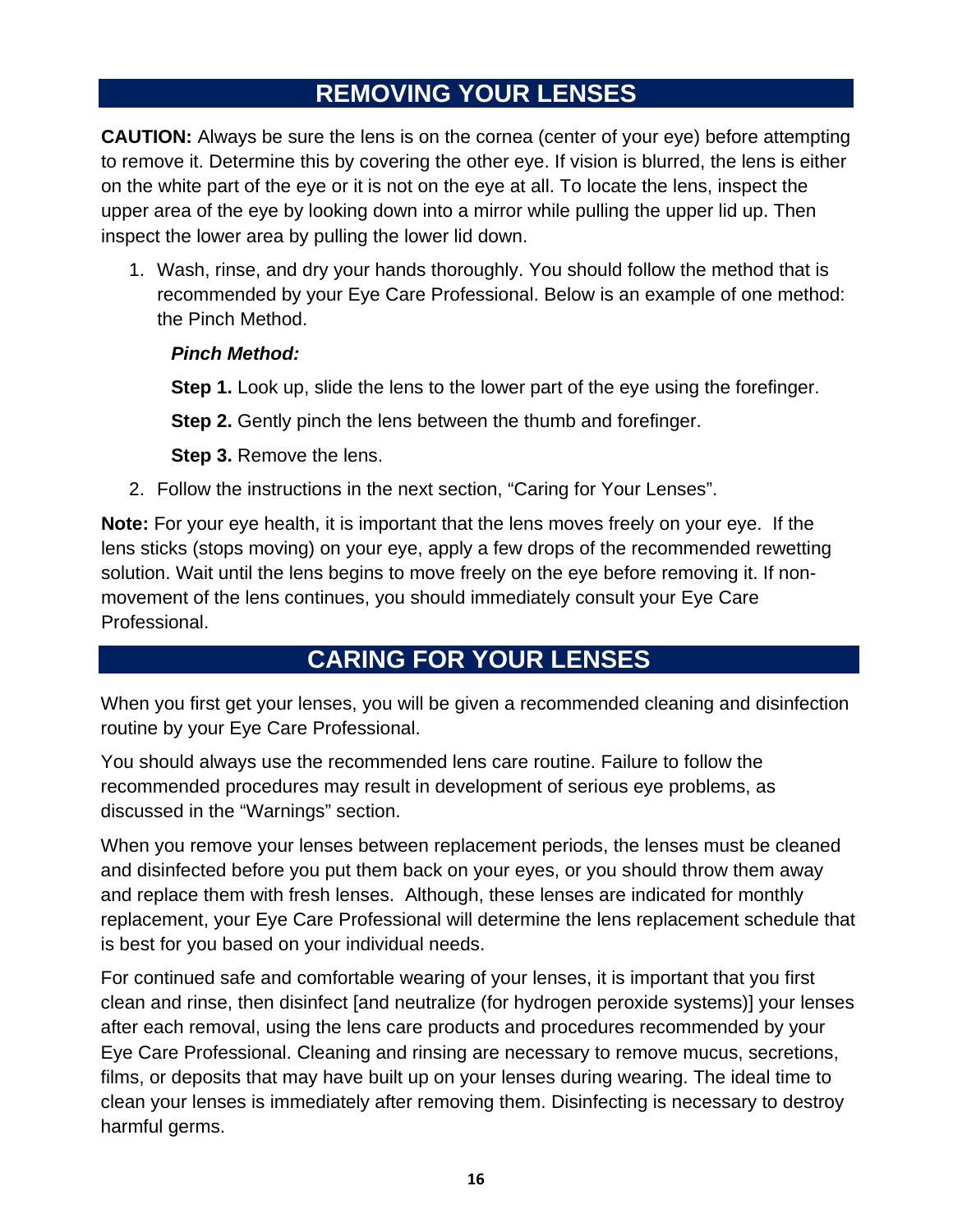#### *Before you Start:*

- *Gul Hando incroughly with a third soap*, **Always** wash your hands thoroughly with a mild soap, rinse completely, and dry with a lint-free towel before touching your lenses.
- Make sure you have the following supplies available:
	- Fresh cleaning and disinfection solutions, or a multi-purpose solution as recommended by your Eye Care Professional

#### *Never use solutions recommended for conventional hard contact lenses only*.

- Clean Lens Case

*When using hydrogen peroxide lens care systems, use ONLY the lens case provided with the hydrogen peroxide care system. This case is specially designed to neutralize the solution. Failure to use the specialized case will result in severe stinging, burning, and injury to the eye. Follow the recommendations on the hydrogen peroxide system labeling exclusively. Following disinfection with a peroxide system, the lenses should be rinsed with sterile saline.* 

#### *Step 1: Cleaning & Disinfecting (Chemical – Not Heat)*

- 1. Always clean and disinfect the same lens first to avoid mix-ups.
- 2. Follow the instructions provided in the cleaning and disinfection product labeling or as recommended by your Eye Care Professional.

#### *DO NOT heat the disinfection solution and lenses.*

**CAUTION:** Lenses that are chemically disinfected may absorb ingredients from the disinfecting solution that may be irritating to the eyes. A thorough rinse in fresh sterile saline (or another recommended solution) prior to placement on the eye should reduce the potential for irritation.

3. Rub and rinse your lenses according to the recommended lens rubbing and rinsing times in the labeling of your multi-purpose solution to adequately disinfect your lenses.

#### **WARNING:**

- Rub and rinse your lenses for the recommended amount of time to help prevent serious eye infections.
- Never use water, saline solution, or rewetting drops to disinfect your lenses. These solutions will not disinfect your lenses. Not using the recommended disinfectant can lead to severe infection, vision loss, or blindness.
- 4. Put the lens into the correct chamber of the lens case.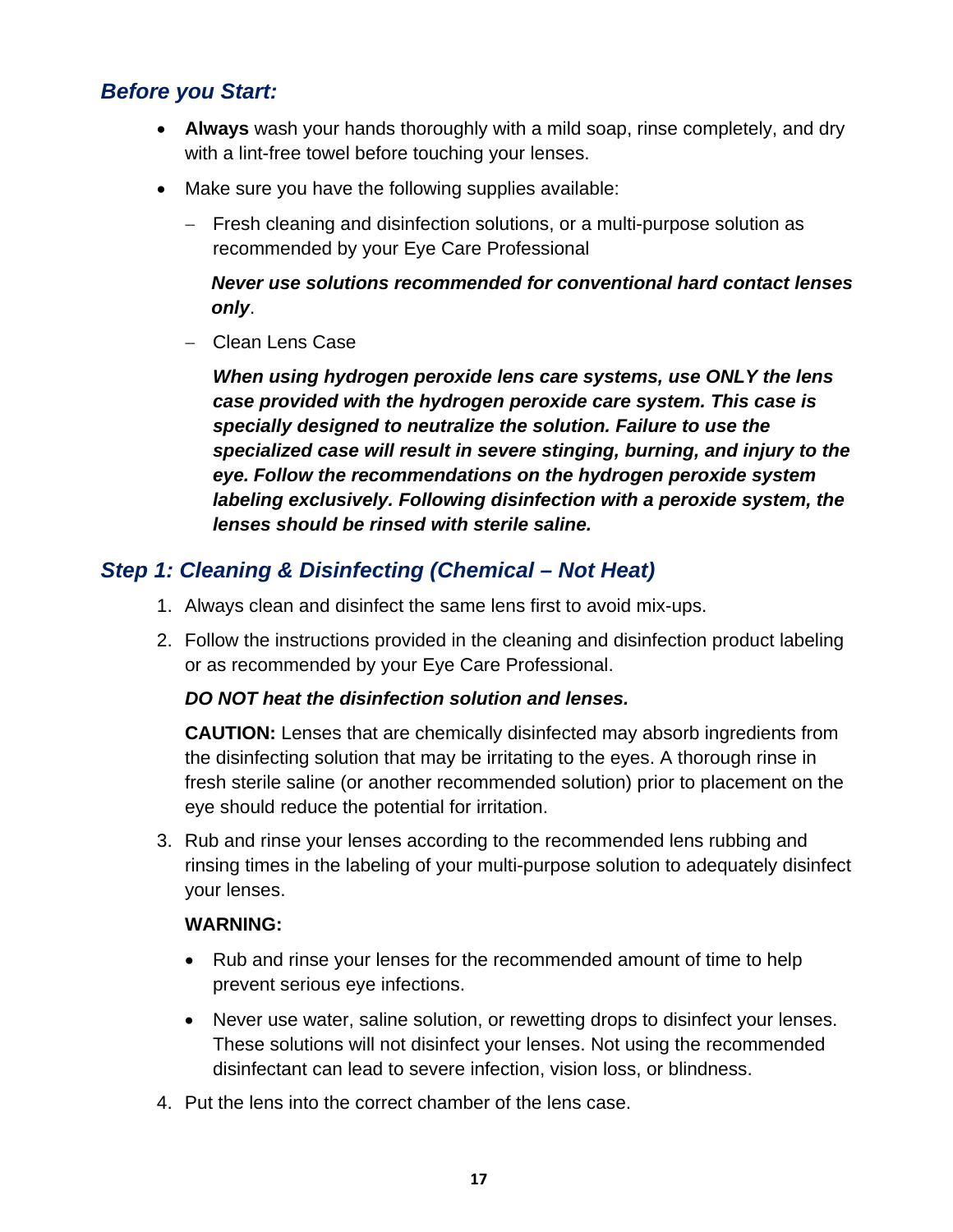#### *Step 2: Storage*

**GOOS, THOL CHOHNOCE THOM, CHO THOM TOO**  To store your lenses, first disinfect them, and then leave them in the closed/unopened case until you are ready to wear them.

*ALWAYS keep your lenses completely covered by a recommended disinfecting solution when the lenses are not being worn. Extended periods of drying will make it harder for the lens to become wet again. If a lens does become dried out, discard it, and replace with a fresh new lens.* 

- If you will not be wearing your lenses immediately following disinfection, you should ask your Eye Care Professional for information about storing your lenses.
- Always empty and clean the contact lens case by rubbing with your finger and using fresh, sterile disinfecting solutions/contact lens cleaner. Cleaning should be followed by rinsing with fresh, sterile disinfecting solutions (never use water), and wiping the lens cases with a fresh, clean tissue. If air drying, be sure that no residual solution remains in the case before allowing it to air-dry.
- Replace your lens case according to the directions given to you by your Eye Care Professional or the labeling that came with your case.
- Contact lens cases can be a source of bacterial growth.

**WARNING:** Do not store your lenses or rinse your lens case with water or any non-sterile solution. Only use fresh multi-purpose solution so you do not contaminate your lenses or lens case. Use of non-sterile solution can lead to severe infection, vision loss, or blindness.

## **EMERGENCIES**

If chemicals of any kind (household products, gardening solutions, laboratory chemicals, etc.) are splashed into your eyes: FLUSH EYES IMMEDIATELY WITH TAP WATER AND IMMEDIATELY CONTACT YOUR EYE CARE PROFESSIONAL OR VISIT A HOSPITAL EMERGENCY ROOM RIGHT AWAY.

## **INSTRUCTIONS FOR THE PRESBYOPIC PATIENT (MONOVISION)**

#### *About Presbyopia and Vision Correction*

- Presbyopia is a condition in which the natural lenses in the eyes lose some of their elasticity. This occurs normally with aging as the lenses lose some of their ability to change focus for different distances (loss of reading vision).
- Monovision is a method of correction for presbyopia using contact lenses in which one eye is corrected for distance vision and the other is corrected for near vision.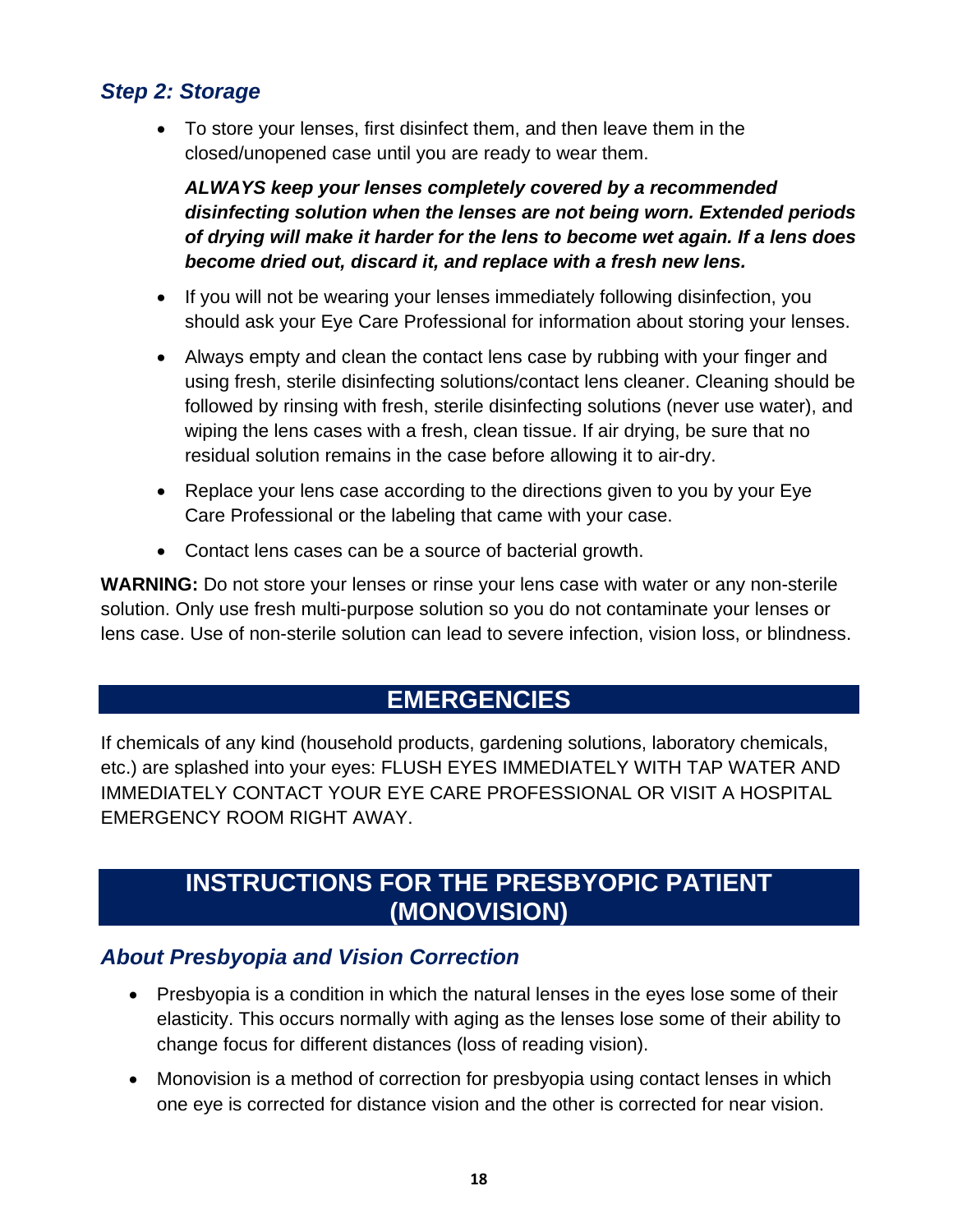## *Getting Used to Monovision Correction (Adaptation)*

- **GLOSSIFICAL TECHNICAL TECHNICAL TECHNICAL TECHNICAL TECHNICAL TECHNICAL TECHNICAL TECHNICAL TECHNICAL TECHNICAL TECHNICAL TECHNICAL TECHNICAL TECHNICAL TECHNICAL TECHNICAL TECHNICAL TECHNICAL TECHNICAL TECHNICAL TECHNICAL**  Be aware that, as with any type of lens correction, there are advantages and compromises to presbyopic contact lens correction. The benefit of clear near vision when looking straight-ahead and upward that you get with your contact lenses for monovision correction may be accompanied by a vision compromise that may reduce the sharpness of your vision and depth perception for distance and near tasks. Some patients have experienced difficulty adapting to this. Symptoms, such as mild blurred vision and variable vision, may last for a brief period or for several weeks as you are getting used to the lenses. The longer these symptoms last, the poorer your chances may be for successful adaptation.
- You should avoid visually demanding situations during the initial adaptation period. It is recommended that you first wear these contact lenses in familiar situations that are not visually demanding. For example, it might be better to be a passenger rather than a driver of a car during the first days of lens wear. Also, it is recommended that you only drive with monovision correction if you pass your state driver's license requirements with this correction.
- It is important that you follow your Eye Care Professional's suggestions for getting used to presbyopic contact lens correction. You should discuss any concerns that you may have during and after the adaptation period.

#### *Additional Correction Needs*

- Some patients with monovision correction will need to wear their glasses over their contact lenses to provide the clearest vision for critical tasks. You should discuss this with your Eye Care Professional.
- Some patients will never be fully comfortable functioning under low levels of lighting, such as driving at night. If this happens, you may want to discuss with your Eye Care Professional having additional contact lenses prescribed so that both eyes are corrected for distance when sharp distance binocular vision is required from both eyes together.
- If you require very sharp near vision during prolonged close work, you may want to have additional contact lenses prescribed so that both eyes are corrected for near when sharp near vision is required from both eyes together.

**The decision to be fit with monovision correction is most appropriately left to your Eye Care Professional, in conjunction with you, after carefully considering and discussing your needs.**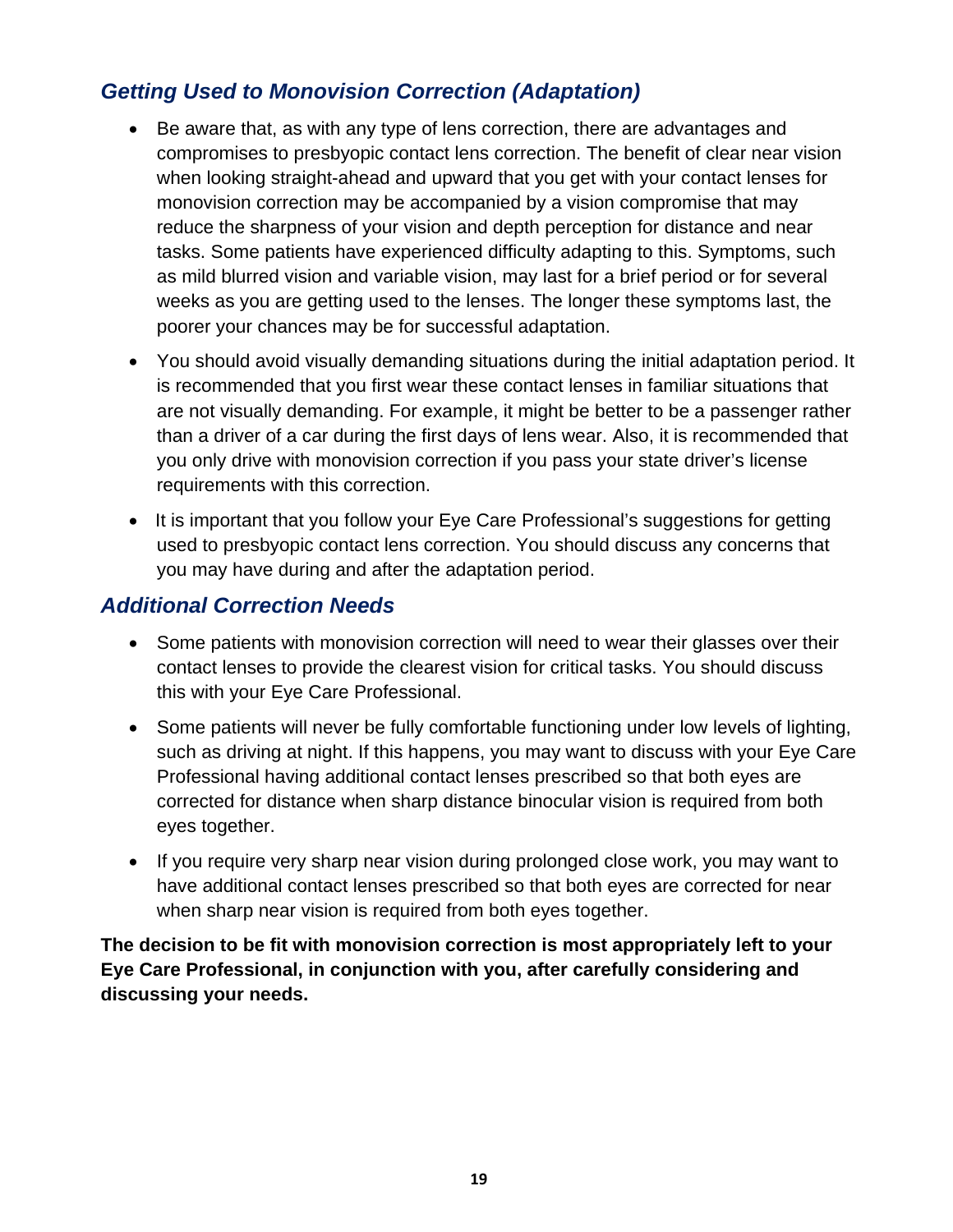# **WEARING AND APPOINTMENT SCHEDULE**

#### **Prescribed Wearing Schedule**

| <b>Day</b>       | <b>Wearing Time (Hours)</b> | Day | <b>Wearing Time (Hours)</b> |
|------------------|-----------------------------|-----|-----------------------------|
| 1                |                             | 16  |                             |
| $\mathbf{2}$     |                             | 17  |                             |
| $\mathbf{3}$     |                             | 18  |                             |
| 4                |                             | 19  |                             |
| 5                |                             | 20  |                             |
| $6\phantom{1}6$  |                             | 21  |                             |
| $\overline{7}$   |                             | 22  |                             |
| 8                |                             | 23  |                             |
| $\boldsymbol{9}$ |                             | 24  |                             |
| 10               |                             | 25  |                             |
| 11               |                             | 26  |                             |
| 12               |                             | 27  |                             |
| 13               |                             | 28  |                             |
| 14               |                             | 29  |                             |
| 15               |                             | 30  |                             |

#### **Appointment Schedule**

| Minimum number of hours lenses to be worn at time of appointment: |       |  |  |  |
|-------------------------------------------------------------------|-------|--|--|--|
| Month:                                                            | Year: |  |  |  |
| Time:                                                             | Dav:  |  |  |  |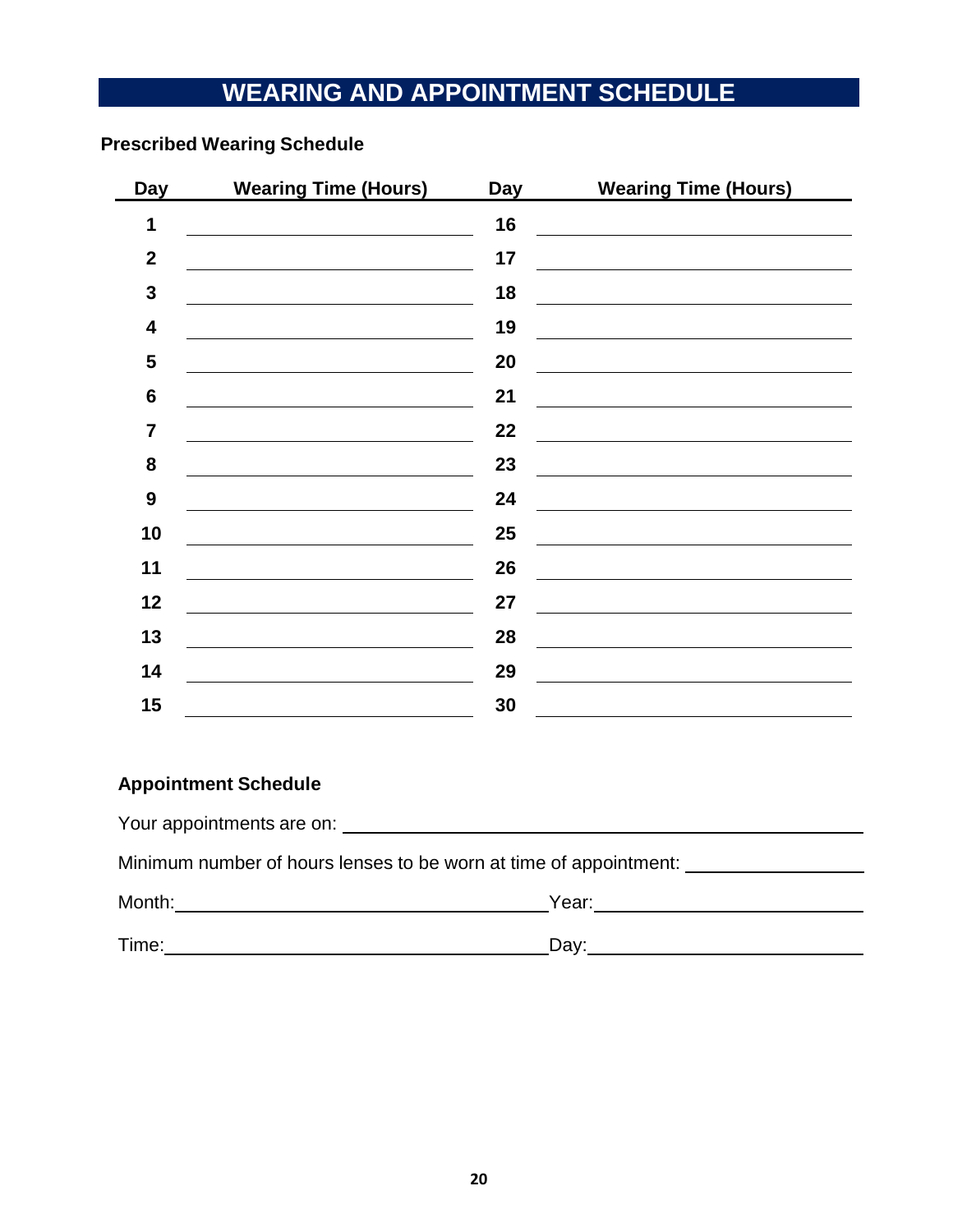## **PATIENT / EYE CARE PROFESSIONAL INFORMATION**

| <b>Next Appointment</b> |                         |  |  |
|-------------------------|-------------------------|--|--|
|                         |                         |  |  |
|                         | Doctor: $\qquad \qquad$ |  |  |
|                         |                         |  |  |
| Phone:                  |                         |  |  |

| <b>Day</b>              | <b>Date</b> | <b>Hours Worn</b> | <b>Day</b> | <b>Date</b> | <b>Hours Worn</b> |
|-------------------------|-------------|-------------------|------------|-------------|-------------------|
| 1                       |             |                   | 16         |             |                   |
| $\mathbf{2}$            |             |                   | 17         |             |                   |
| $\mathbf{3}$            |             |                   | 18         |             |                   |
| $\overline{\mathbf{4}}$ |             |                   | 19         |             |                   |
| $\overline{\mathbf{5}}$ |             |                   | 20         |             |                   |
| $\boldsymbol{6}$        |             |                   | 21         |             |                   |
| $\overline{7}$          |             |                   | 22         |             |                   |
| ${\bf 8}$               |             |                   | 23         |             |                   |
| $\boldsymbol{9}$        |             |                   | 24         |             |                   |
| 10                      |             |                   | 25         |             |                   |
| 11                      |             |                   | 26         |             |                   |
| 12                      |             |                   | 27         |             |                   |
| 13                      |             |                   | 28         |             |                   |
| 14                      |             |                   | 29         |             |                   |
| 15                      |             |                   | 30         |             |                   |

**IMPORTANT: If you experience any difficulty wearing your lenses or you do not understand the instructions given to you, DO NOT WAIT for your next appointment. CONTACT YOUR EYE CARE PROFESSIONAL IMMEDIATELY.**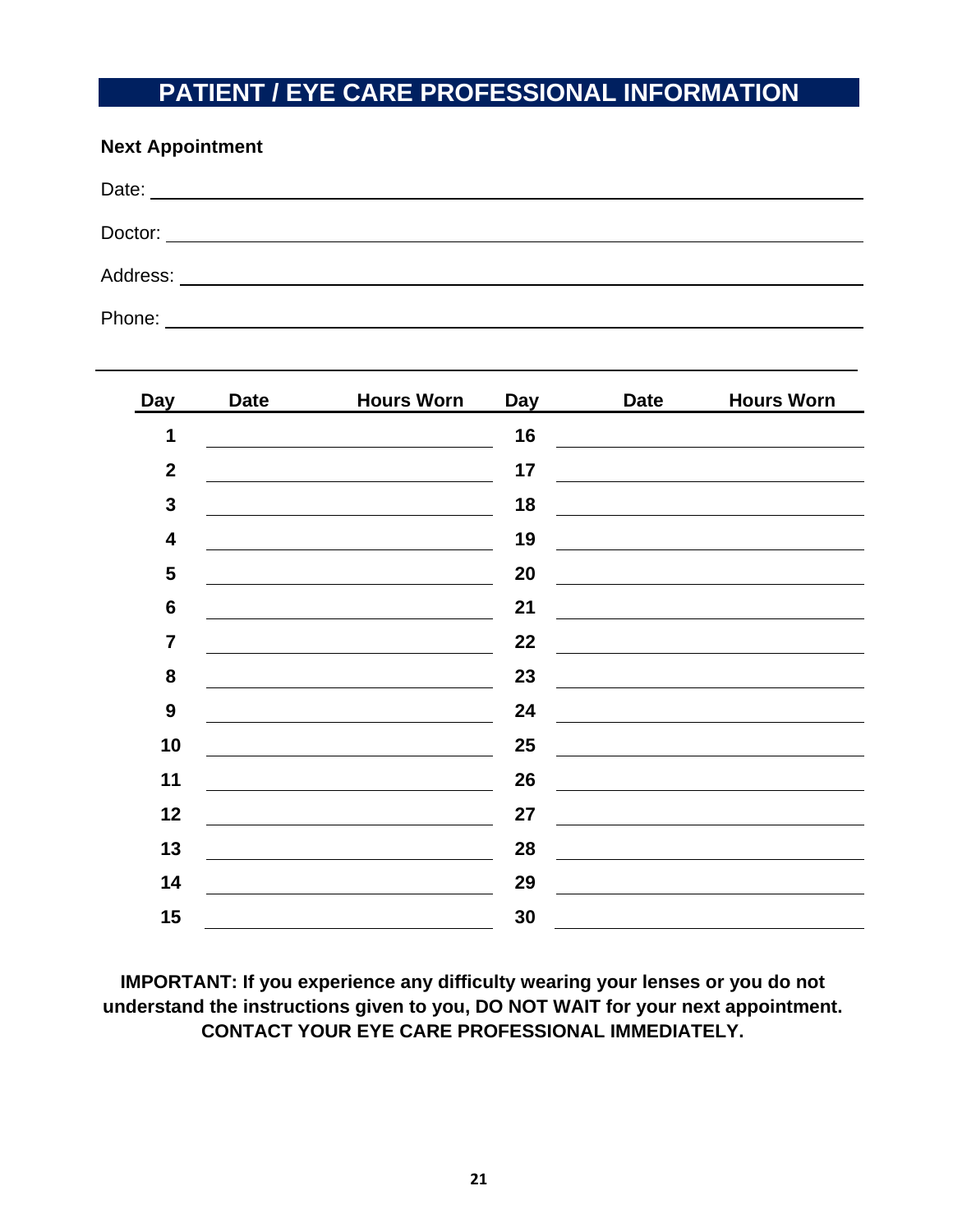## **NOTES**